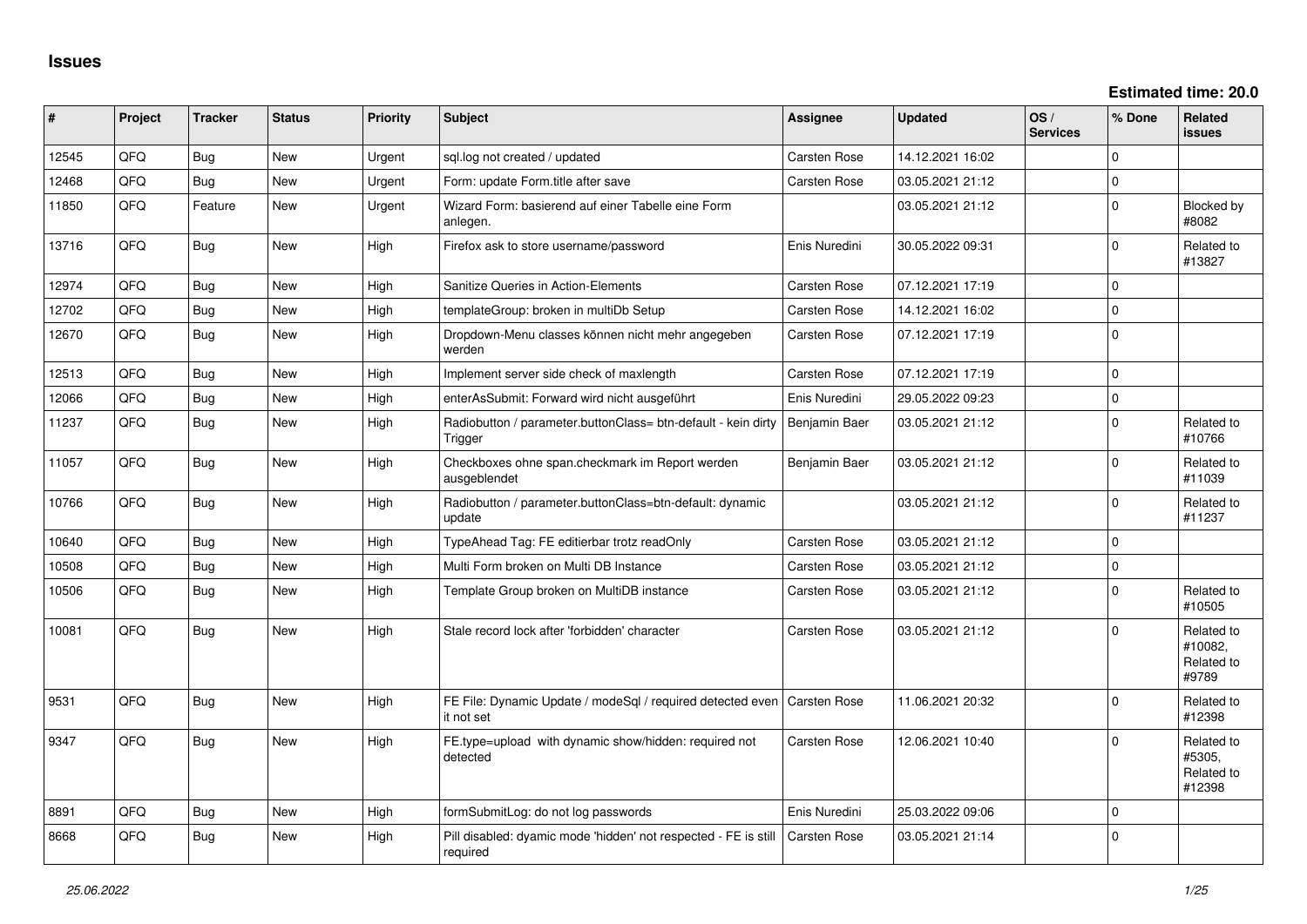| #     | Project | <b>Tracker</b> | <b>Status</b> | <b>Priority</b> | Subject                                                                                                                               | <b>Assignee</b> | <b>Updated</b>   | OS/<br><b>Services</b> | % Done      | Related<br>issues                                                      |
|-------|---------|----------------|---------------|-----------------|---------------------------------------------------------------------------------------------------------------------------------------|-----------------|------------------|------------------------|-------------|------------------------------------------------------------------------|
| 8431  | QFQ     | Bug            | New           | High            | autocron.php with wrong path                                                                                                          | Carsten Rose    | 03.05.2021 21:14 |                        | $\mathbf 0$ |                                                                        |
| 8083  | QFQ     | Bug            | New           | High            | FormEditor: primary table list does not respect<br>'indexDb={{indexData:Y}}'                                                          | Carsten Rose    | 03.05.2021 21:14 |                        | $\mathbf 0$ | Has duplicate<br>#6678                                                 |
| 7899  | QFQ     | Bug            | New           | High            | Fe.type=password / retype / required: always complain about<br>missing value                                                          | Carsten Rose    | 03.05.2021 21:14 |                        | $\mathbf 0$ |                                                                        |
| 7650  | QFQ     | Bug            | New           | High            | Optional do not show 'required' sign on FormElement                                                                                   | Carsten Rose    | 03.05.2021 21:14 |                        | $\mathbf 0$ |                                                                        |
| 5459  | QFQ     | Bug            | New           | High            | Multi DB: spread system tables between 'QFQ' and<br>'Data'-DB                                                                         | Carsten Rose    | 03.05.2021 21:14 |                        | $\mathbf 0$ | Related to<br>#4720                                                    |
| 5221  | QFQ     | Bug            | <b>New</b>    | High            | Download Dialog: Bleibt stehen in FF wenn Datei<br>automatisch gespeichert wird.                                                      | Carsten Rose    | 03.05.2021 21:14 |                        | $\mathbf 0$ |                                                                        |
| 14187 | QFQ     | Feature        | New           | High            | qfq.log: show current URL                                                                                                             | Carsten Rose    | 28.05.2022 11:02 |                        | $\mathbf 0$ | Related to<br>#13933.<br>Related to<br>#12532,<br>Related to<br>#11893 |
| 13757 | QFQ     | Feature        | New           | High            | QR / Bar-Code Plugin                                                                                                                  | Enis Nuredini   | 19.03.2022 17:43 |                        | $\mathbf 0$ |                                                                        |
| 12544 | QFQ     | Feature        | <b>New</b>    | High            | a) ' AS _link' new also as ' AS _format', b) sortierung via<br>'display: none;', c) '_format' benoeitgt nicht zwingend<br>u/U/p/m/z/d | Carsten Rose    | 14.12.2021 16:03 |                        | $\Omega$    |                                                                        |
| 12532 | QFQ     | Feature        | <b>New</b>    | High            | SIP-Parameter bei Seitenaufruf in Browser-Console<br>anzeigen                                                                         | Carsten Rose    | 07.12.2021 17:19 |                        | $\mathbf 0$ | Related to<br>#11893.<br>Related to<br>#14187                          |
| 12186 | QFQ     | Feature        | New           | High            | TinyMCE Config für Objekte                                                                                                            | Carsten Rose    | 07.12.2021 17:19 |                        | $\Omega$    | <b>Blocks</b><br>#12632                                                |
| 11893 | QFQ     | Feature        | New           | High            | Broken SIP: a) only report one time, b) only report in main<br>column                                                                 | Carsten Rose    | 12.05.2021 12:13 |                        | $\mathbf 0$ | Related to<br>#12532,<br>Related to<br>#14187                          |
| 10114 | QFQ     | Feature        | <b>New</b>    | High            | Symbol (Link): 'G:' (Glyphicon) replaced by 'i:' (icon)                                                                               |                 | 07.12.2021 17:19 |                        | $\mathbf 0$ | Related to<br>#3797,<br>Related to<br>#4194                            |
| 8962  | QFQ     | Feature        | New           | High            | allow for form fields with identical names                                                                                            | Carsten Rose    | 03.05.2021 21:14 |                        | 0           |                                                                        |
| 7850  | QFQ     | Feature        | New           | High            | Upload records: non 'pathFileName' column                                                                                             | Carsten Rose    | 03.05.2021 21:14 |                        | $\mathbf 0$ |                                                                        |
| 5715  | QFQ     | Feature        | New           | High            | PDF Caching                                                                                                                           | Carsten Rose    | 03.05.2021 21:14 |                        | $\mathbf 0$ | Related to<br>#5851,<br>Related to<br>#6357                            |
| 3727  | QFG     | Feature        | New           | High            | Security: Session Hijacking erschweren                                                                                                | Carsten Rose    | 03.05.2021 21:14 |                        | $\mathbf 0$ |                                                                        |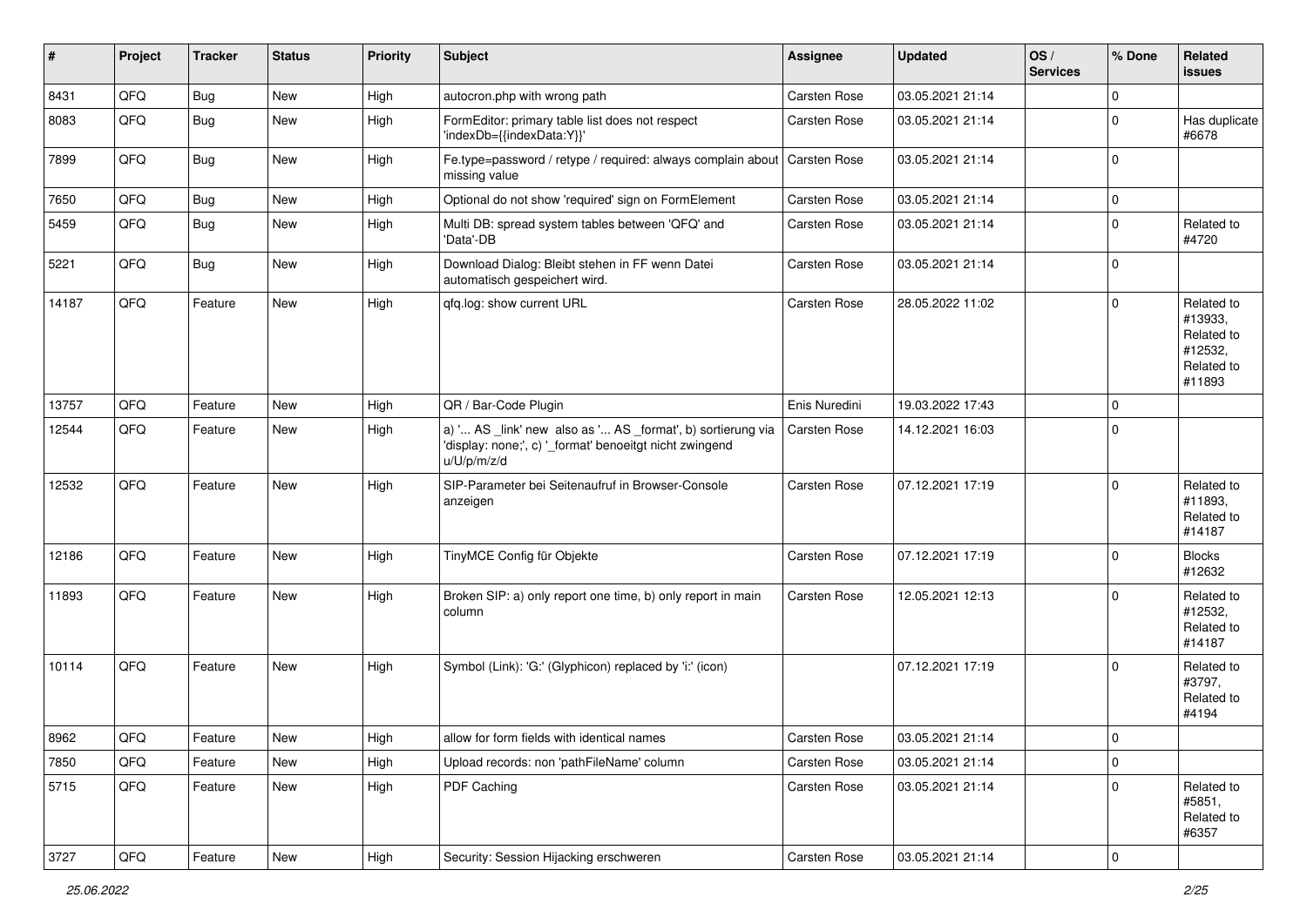| #     | Project | <b>Tracker</b> | <b>Status</b> | <b>Priority</b> | <b>Subject</b>                                                                                                                                      | Assignee      | <b>Updated</b>   | OS/<br><b>Services</b> | % Done      | Related<br>issues                                |
|-------|---------|----------------|---------------|-----------------|-----------------------------------------------------------------------------------------------------------------------------------------------------|---------------|------------------|------------------------|-------------|--------------------------------------------------|
| 14395 | QFQ     | Support        | <b>New</b>    | Normal          | FormEditor: Virtual table columns                                                                                                                   | Enis Nuredini | 21.06.2022 16:09 |                        | $\mathbf 0$ |                                                  |
| 14377 | QFQ     | Bug            | New           | Normal          | Documentation > General Tips: white page after migration                                                                                            | Enis Nuredini | 19.06.2022 16:37 |                        | $\mathbf 0$ |                                                  |
| 14322 | QFQ     | Bug            | <b>New</b>    | Normal          | Form Load: by default no scroll (save & close should be<br>visible)                                                                                 | Enis Nuredini | 15.06.2022 14:12 |                        | $\Omega$    | Related to<br>#14321,<br>Related to<br>#6232     |
| 14305 | QFQ     | <b>Bug</b>     | <b>New</b>    | Normal          | Inline Report editing does not create history entries                                                                                               | Carsten Rose  | 10.06.2022 11:55 |                        | 0           |                                                  |
| 14304 | QFQ     | Bug            | <b>New</b>    | Normal          | table sorter view safer does not work                                                                                                               | Carsten Rose  | 10.06.2022 11:49 |                        | $\mathbf 0$ |                                                  |
| 14245 | QFQ     | Bug            | New           | Normal          | Form Save Btn bleibt disabled wenn Datumsfeld über<br>Datepicker geändert                                                                           | Enis Nuredini | 27.05.2022 13:45 |                        | $\mathbf 0$ | Related to<br>#13689                             |
| 14233 | QFQ     | <b>Bug</b>     | New           | Normal          | AS _link: question - HTML is not rendered                                                                                                           | Carsten Rose  | 28.05.2022 11:02 |                        | $\mathbf 0$ |                                                  |
| 14091 | QFQ     | Bug            | New           | Normal          | inconsistent template path for twig                                                                                                                 | Carsten Rose  | 19.04.2022 18:36 |                        | 0           |                                                  |
| 14077 | QFQ     | Bug            | New           | Normal          | As link: Attribute 'class' missing by r:1 and r:3 - but should<br>set                                                                               | Carsten Rose  | 28.05.2022 11:02 |                        | $\mathbf 0$ | Related to<br>#5342,<br>Related to<br>#4343      |
| 13706 | QFQ     | Bug            | <b>New</b>    | Normal          | Wrong CheckType in FieldElement LastStatus of Form Cron                                                                                             | Carsten Rose  | 21.01.2022 18:20 |                        | $\mathbf 0$ |                                                  |
| 13689 | QFQ     | <b>Bug</b>     | <b>New</b>    | Normal          | Enter auf Eingabefeld mit ungültigem Wert führt zu blurry<br>Seite                                                                                  | Enis Nuredini | 28.05.2022 10:53 |                        | $\Omega$    | Related to<br>#14245, Has<br>duplicate<br>#11891 |
| 13659 | QFQ     | Bug            | <b>New</b>    | Normal          | wrong sanitize class applied to R-store                                                                                                             | Carsten Rose  | 15.01.2022 14:23 |                        | $\Omega$    |                                                  |
| 13647 | QFQ     | Bug            | <b>New</b>    | Normal          | Autofocus funktioniert nicht auf Chrome                                                                                                             | Benjamin Baer | 19.03.2022 17:44 |                        | 0           |                                                  |
| 13592 | QFQ     | Bug            | New           | Normal          | QFQ Build Queue: das vergeben von Tags klappt nicht. Es<br>werden keine Releases gebaut.                                                            | Carsten Rose  | 19.03.2022 17:45 |                        | $\Omega$    |                                                  |
| 13528 | QFQ     | Bug            | New           | Normal          | qfq.io > releases: es wird kein neues Release angelegt                                                                                              | Benjamin Baer | 19.03.2022 17:46 |                        | 0           |                                                  |
| 13460 | QFQ     | Bug            | New           | Normal          | Doc: Password set/reset  password should not processed<br>with 'html encode'                                                                        | Carsten Rose  | 19.03.2022 17:46 |                        | $\Omega$    |                                                  |
| 13451 | QFQ     | Bug            | <b>New</b>    | Normal          | Character Counter / Max Character: Problem in Safari                                                                                                | Carsten Rose  | 15.04.2022 17:18 |                        | $\mathbf 0$ |                                                  |
| 13332 | QFQ     | Bug            | <b>New</b>    | Normal          | Multi Form: Required Felder werden visuell nicht markiert.                                                                                          | Carsten Rose  | 19.03.2022 17:47 |                        | $\mathbf 0$ |                                                  |
| 13331 | QFQ     | Bug            | <b>New</b>    | Normal          | Multi Form: Clear Icon misplaced                                                                                                                    | Carsten Rose  | 19.03.2022 17:47 |                        | 0           |                                                  |
| 12989 | QFQ     | Bug            | New           | Normal          | empty string does not trigger dynamic update                                                                                                        | Enis Nuredini | 28.05.2022 11:09 |                        | 0           |                                                  |
| 12716 | QFQ     | <b>Bug</b>     | New           | Normal          | template group: Pattern only applied to first instance                                                                                              | Carsten Rose  | 19.03.2022 17:47 |                        | $\pmb{0}$   |                                                  |
| 12714 | QFQ     | Bug            | New           | Normal          | Conversion of GIF to PDF broken when GIF contains Alpha.                                                                                            | Carsten Rose  | 19.03.2022 17:49 |                        | $\mathbf 0$ |                                                  |
| 12581 | QFQ     | <b>Bug</b>     | New           | Normal          | Form.forward=close: Record 'new' in new browser tab ><br>save (& close) >> Form is not reloaded with new created<br>record id and stays in mode=new | Carsten Rose  | 19.03.2022 17:48 |                        | $\mathbf 0$ |                                                  |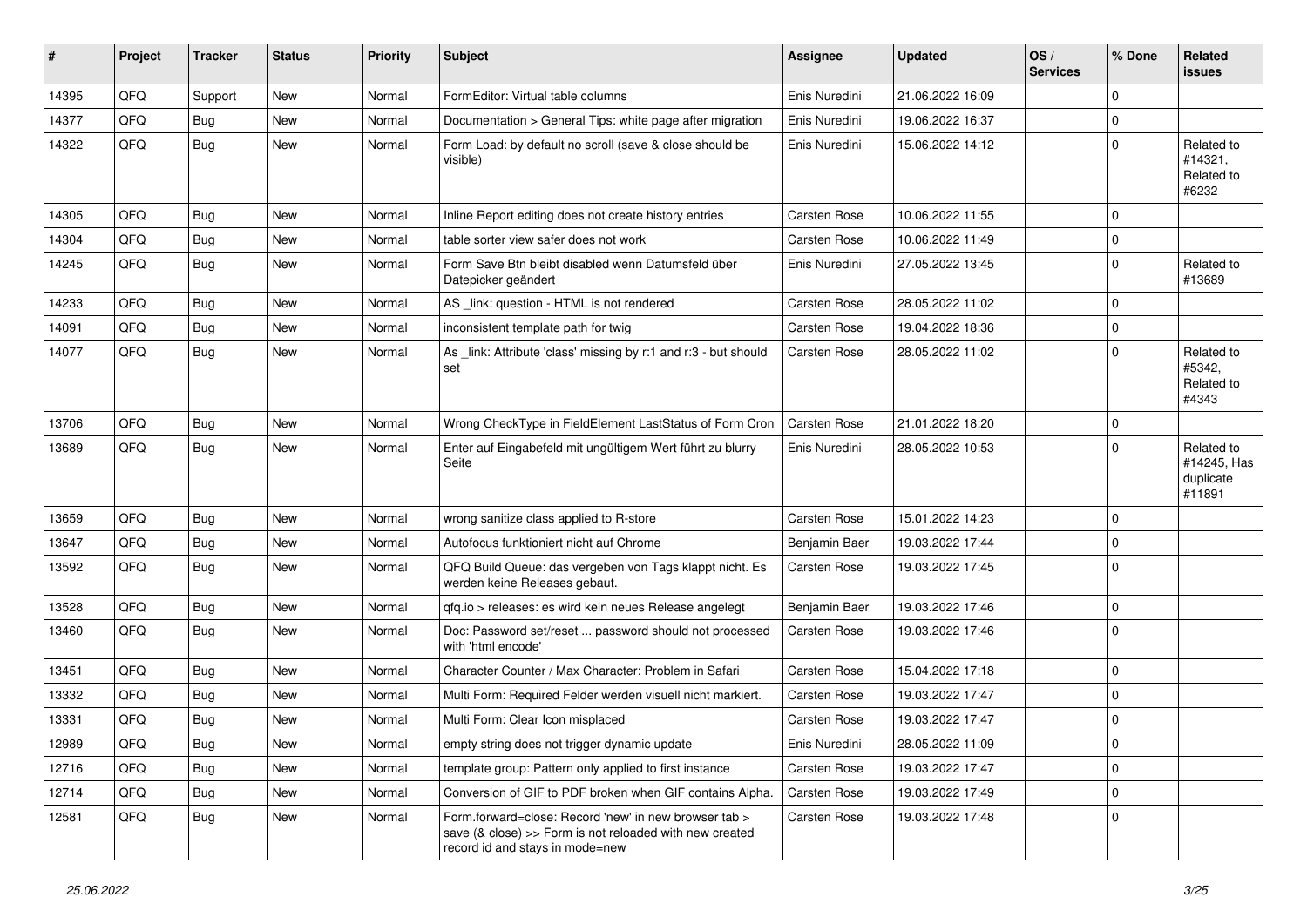| #     | Project | <b>Tracker</b> | <b>Status</b> | <b>Priority</b> | <b>Subject</b>                                                                      | Assignee            | <b>Updated</b>   | OS/<br><b>Services</b> | % Done      | Related<br><b>issues</b>                                             |
|-------|---------|----------------|---------------|-----------------|-------------------------------------------------------------------------------------|---------------------|------------------|------------------------|-------------|----------------------------------------------------------------------|
| 12520 | QFQ     | <b>Bug</b>     | <b>New</b>    | Normal          | Switch FE User: still active even FE User session expired                           | Carsten Rose        | 19.03.2022 17:48 |                        | $\Omega$    |                                                                      |
| 12512 | QFQ     | <b>Bug</b>     | New           | Normal          | Some MySQL Installation can't use 'stored procedures'                               | Carsten Rose        | 19.03.2022 17:48 |                        | $\mathbf 0$ |                                                                      |
| 12327 | QFQ     | <b>Bug</b>     | <b>New</b>    | Normal          | Copy to clipboard: Glyphicon can not be changed                                     | Carsten Rose        | 27.12.2021 17:59 |                        | $\Omega$    |                                                                      |
| 12187 | QFQ     | <b>Bug</b>     | New           | Normal          | Trigger FormAsFile() via Report: probably problem with multi<br>DB setup            | <b>Carsten Rose</b> | 20.03.2021 21:20 |                        | $\Omega$    |                                                                      |
| 12133 | QFQ     | <b>Bug</b>     | <b>New</b>    | Normal          | NPM, phpSpreadSheet aktualisieren                                                   | Carsten Rose        | 15.03.2021 09:04 |                        | $\Omega$    |                                                                      |
| 12045 | QFQ     | Bug            | New           | Normal          | templateGroup afterSave FE: Aufruf ohne<br>sqlHonorFormElements funktioniert nicht  | Carsten Rose        | 18.02.2021 16:33 |                        | $\Omega$    |                                                                      |
| 12040 | QFQ     | <b>Bug</b>     | New           | Normal          | FE Mode 'hidden' für zwei FEs auf einer Zeile                                       | Carsten Rose        | 18.02.2021 10:13 |                        | $\mathbf 0$ |                                                                      |
| 11752 | QFQ     | Bug            | New           | Normal          | checkbox renders multiple input elements with same name                             | Carsten Rose        | 17.12.2020 14:58 |                        | $\Omega$    | Related to<br>#11750                                                 |
| 11715 | QFQ     | <b>Bug</b>     | New           | Normal          | acceptZeroAsRequired and requiredOffButMark do not<br>coincide                      |                     | 08.12.2020 12:13 |                        | $\Omega$    |                                                                      |
| 11695 | QFQ     | <b>Bug</b>     | <b>New</b>    | Normal          | MultiForm required FE Error                                                         | Carsten Rose        | 04.12.2020 13:34 |                        | $\Omega$    |                                                                      |
| 11668 | QFQ     | <b>Bug</b>     | <b>New</b>    | Normal          | Play function.sql - problem with mysql                                              | Carsten Rose        | 03.05.2021 20:48 |                        | $\Omega$    |                                                                      |
| 11667 | QFQ     | <b>Bug</b>     | New           | Normal          | MySQL mariadb-server-10.3: Incorrect datetime value                                 | Carsten Rose        | 03.05.2021 20:48 |                        | $\Omega$    |                                                                      |
| 11522 | QFQ     | <b>Bug</b>     | <b>New</b>    | Normal          | Aus/Einblenden von Reitern                                                          |                     | 13.11.2020 14:58 |                        | $\Omega$    |                                                                      |
| 11239 | QFQ     | <b>Bug</b>     | New           | Normal          | Radiobutton (plain): horizontales Rendern abhängig vom<br>Datentyp in der Datenbank | <b>Carsten Rose</b> | 30.09.2020 18:37 |                        | $\Omega$    |                                                                      |
| 10937 | QFQ     | <b>Bug</b>     | New           | Normal          | Fehler mit abhängigen Select- Feldern beim Positionieren                            | Carsten Rose        | 12.11.2020 23:45 |                        | $\Omega$    |                                                                      |
| 10890 | QFQ     | <b>Bug</b>     | <b>New</b>    | Normal          | AutoCron hangs                                                                      |                     | 20.07.2020 13:56 |                        | $\Omega$    |                                                                      |
| 10759 | QFQ     | <b>Bug</b>     | <b>New</b>    | Normal          | emptyMeansNull - Feld falsch aktualisiert                                           |                     | 12.11.2020 23:45 |                        | $\mathbf 0$ |                                                                      |
| 10704 | QFQ     | <b>Bug</b>     | <b>New</b>    | Normal          | wkhtml problem rendering fullCalendar.js / fabric.js >><br>successor: puppeteer     | Carsten Rose        | 12.11.2020 23:45 |                        | $\Omega$    | Related to<br>#5024,<br>Related to<br>#4650,<br>Related to<br>#10715 |
| 10658 | QFQ     | <b>Bug</b>     | <b>New</b>    | Normal          | processReadOnly broken                                                              | Carsten Rose        | 27.05.2020 17:55 |                        | $\Omega$    |                                                                      |
| 10588 | QFQ     | <b>Bug</b>     | New           | Normal          | typeahed Tag: Doku anpassen                                                         | Carsten Rose        | 12.11.2020 23:45 |                        | $\Omega$    |                                                                      |
| 10324 | QFQ     | Bug            | New           | Normal          | Excel Export mit Template funktioniert nur, wenn Template<br>vor uid kommt          |                     | 30.03.2020 11:20 |                        | $\pmb{0}$   | Related to<br>#10257                                                 |
| 10322 | QFQ     | Bug            | New           | Normal          | FormElement / Radio: missing column 'enum' >> FE not<br>reported                    | Carsten Rose        | 07.05.2020 09:37 |                        | $\mathbf 0$ |                                                                      |
| 10082 | QFQ     | Bug            | New           | Normal          | FE.type=SELECT - 'sanatize' Class                                                   | Carsten Rose        | 07.05.2020 09:36 |                        | $\mathbf 0$ | Related to<br>#10081                                                 |
| 9855  | QFQ     | Bug            | New           | Normal          | <b>Required Check</b>                                                               |                     | 01.02.2020 15:56 |                        | $\pmb{0}$   |                                                                      |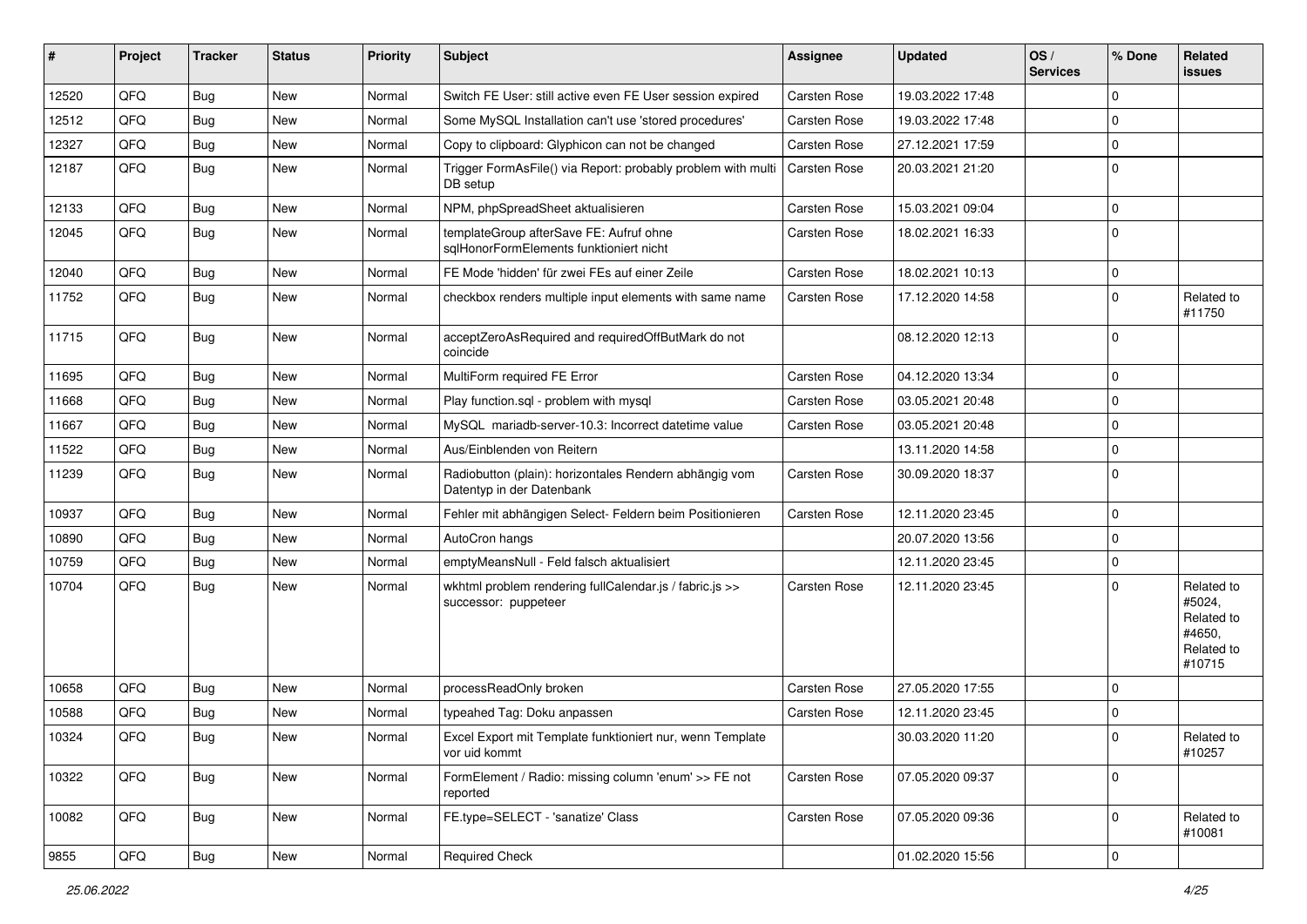| $\sharp$ | Project | <b>Tracker</b> | <b>Status</b> | <b>Priority</b> | <b>Subject</b>                                                                                                   | Assignee            | <b>Updated</b>   | OS/<br><b>Services</b> | % Done      | <b>Related</b><br><b>issues</b> |
|----------|---------|----------------|---------------|-----------------|------------------------------------------------------------------------------------------------------------------|---------------------|------------------|------------------------|-------------|---------------------------------|
| 9783     | QFQ     | Bug            | <b>New</b>    | Normal          | Email with special characters                                                                                    | <b>Carsten Rose</b> | 01.02.2020 23:22 |                        | $\Omega$    |                                 |
| 9773     | QFQ     | Bug            | <b>New</b>    | Normal          | form.parameter.formModeGlobal=requiredOff                                                                        | Carsten Rose        | 01.02.2020 15:56 |                        | $\Omega$    |                                 |
| 9533     | QFQ     | Bug            | <b>New</b>    | Normal          | FE.type=upload: Check in 'beforeSave' if upload is given                                                         | <b>Carsten Rose</b> | 01.02.2020 23:22 |                        | $\mathbf 0$ | Related to<br>#11523            |
| 9317     | QFQ     | <b>Bug</b>     | <b>New</b>    | Normal          | FE.type=note: with dynamic show/hidden an empty label<br>causes trouble                                          | Carsten Rose        | 01.02.2020 23:22 |                        | $\Omega$    |                                 |
| 9275     | QFQ     | Bug            | New           | Normal          | autcron: t3 page, which takes to long to respond, is not<br>reported properly                                    | Carsten Rose        | 01.02.2020 23:22 |                        | 100         |                                 |
| 9177     | QFQ     | Bug            | <b>New</b>    | Normal          | Bug? QFQ tries to save an action FE, which has real<br>existing column name                                      | Carsten Rose        | 01.02.2020 23:22 |                        | $\Omega$    |                                 |
| 9127     | QFQ     | Bug            | <b>New</b>    | Normal          | Error Message: change 'roll over' color - text not readable                                                      | Carsten Rose        | 01.02.2020 23:22 |                        | $\mathbf 0$ |                                 |
| 9077     | QFQ     | Bug            | <b>New</b>    | Normal          | typeAheadSql: report broken SQL                                                                                  | Carsten Rose        | 01.02.2020 23:22 |                        | $\Omega$    |                                 |
| 9013     | QFQ     | Bug            | <b>New</b>    | Normal          | Error in Twig template not handled                                                                               | <b>Carsten Rose</b> | 20.10.2021 13:43 |                        | $\mathbf 0$ |                                 |
| 8049     | QFQ     | <b>Bug</b>     | <b>New</b>    | Normal          | FE.type=note, column 'value': text moves some pixel to top<br>after save                                         | Carsten Rose        | 01.02.2020 23:22 |                        | $\mathbf 0$ |                                 |
| 7890     | QFQ     | <b>Bug</b>     | <b>New</b>    | Normal          | FormElement 'required': extraButtonInfo not aligned                                                              | Carsten Rose        | 11.06.2021 21:17 |                        | $\mathbf 0$ | Related to<br>#11517            |
| 7795     | QFQ     | Bug            | <b>New</b>    | Normal          | Readonly Form: Typeahead-Felder                                                                                  | <b>Carsten Rose</b> | 01.02.2020 23:22 |                        | $\mathbf 0$ |                                 |
| 7685     | QFQ     | <b>Bug</b>     | <b>New</b>    | Normal          | Open FormElement from QFQ error message and save<br>modified record: error about missing {{formId:F}}            | <b>Carsten Rose</b> | 01.02.2020 23:22 |                        | $\Omega$    |                                 |
| 7574     | QFQ     | Bug            | New           | Normal          | Substitute error: form element not reported / dont parse<br>Form.note                                            | Carsten Rose        | 01.02.2020 23:21 |                        | $\mathbf 0$ |                                 |
| 7547     | QFQ     | Bug            | <b>New</b>    | Normal          | Error Message in afterSave: wrong parameter column<br>reported                                                   | Carsten Rose        | 01.02.2020 23:22 |                        | $\Omega$    |                                 |
| 7524     | QFQ     | Bug            | <b>New</b>    | Normal          | QFQ throws a 'General Error' if 'fileadmin/protected/log/' is<br>not writeable                                   | Carsten Rose        | 01.02.2020 23:22 |                        | $\mathbf 0$ |                                 |
| 7513     | QFQ     | Bug            | <b>New</b>    | Normal          | Radios not correct aligned                                                                                       | <b>Carsten Rose</b> | 01.02.2020 23:22 |                        | $\Omega$    |                                 |
| 7512     | QFQ     | Bug            | <b>New</b>    | Normal          | FE: inputType=number >> 'pattern' is not respected                                                               | Carsten Rose        | 01.02.2020 23:22 |                        | $\mathbf 0$ |                                 |
| 7261     | QFQ     | <b>Bug</b>     | <b>New</b>    | Normal          | Report pathFilename for user without path, only the filename                                                     | Carsten Rose        | 01.02.2020 23:21 |                        | $\Omega$    |                                 |
| 7219     | QFQ     | Bug            | New           | Normal          | typeSheadSql / typeAheadSqlPrefetch: change to curly<br>braces                                                   | Carsten Rose        | 01.02.2020 23:21 |                        | $\mathbf 0$ |                                 |
| 7014     | QFQ     | Bug            | <b>New</b>    | Normal          | Sending invalid emails succeeds when<br>debug.redirectAllMailTo is set                                           | Carsten Rose        | 01.02.2020 23:21 |                        | $\Omega$    |                                 |
| 7002     | QFQ     | Bug            | <b>New</b>    | Normal          | Dynamic Update: row does not disappear / appear                                                                  | <b>Carsten Rose</b> | 01.02.2020 23:22 |                        | $\mathbf 0$ |                                 |
| 6912     | QFQ     | <b>Bug</b>     | New           | Normal          | error Message Var 'deadline' already set in SIP - in Form<br>with FE.value={{deadline:R:::{{deadlinePeriod:Y}}}} | Carsten Rose        | 01.02.2020 23:21 |                        | $\mathbf 0$ |                                 |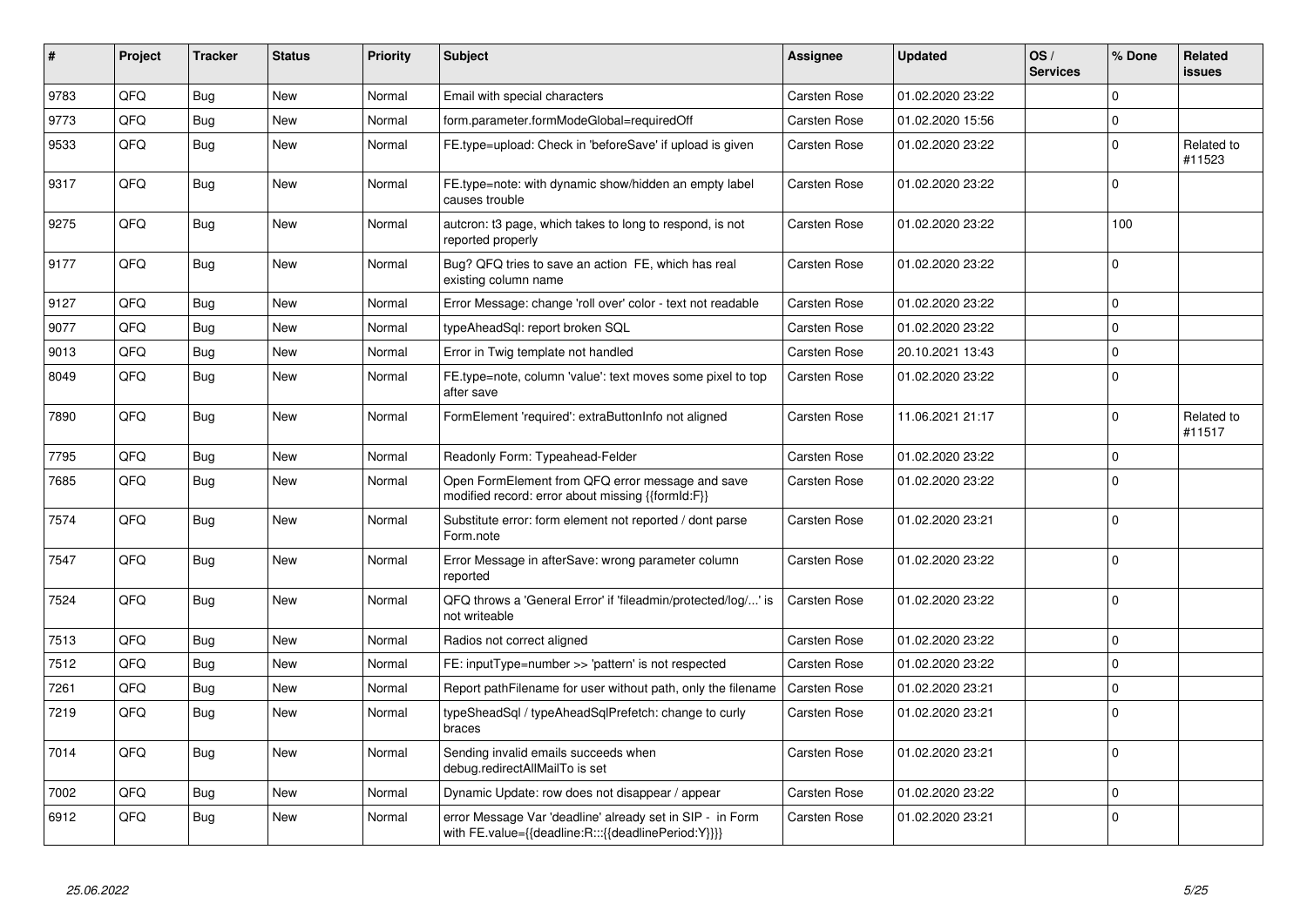| #     | Project        | <b>Tracker</b> | <b>Status</b> | <b>Priority</b> | <b>Subject</b>                                                                   | <b>Assignee</b>        | <b>Updated</b>   | OS/<br><b>Services</b> | % Done      | Related<br>issues                           |
|-------|----------------|----------------|---------------|-----------------|----------------------------------------------------------------------------------|------------------------|------------------|------------------------|-------------|---------------------------------------------|
| 6677  | QFQ            | Bug            | New           | Normal          | Error message FE Action Element: no/wrong FE reference<br>who cause the problem. | Carsten Rose           | 01.02.2020 23:21 |                        | $\Omega$    |                                             |
| 6483  | QFQ            | Bug            | <b>New</b>    | Normal          | R Store funktioniert nicht bei 'Report Notation' im FE                           | Carsten Rose           | 01.02.2020 23:21 |                        | $\Omega$    |                                             |
| 6462  | QFQ            | Bug            | <b>New</b>    | Normal          | File Upload: Nutzlose Fehlermeldung wenn Datei zu gross                          | Carsten Rose           | 01.02.2020 23:21 |                        | $\Omega$    | Related to<br>#6139                         |
| 5576  | QFQ            | Bug            | <b>New</b>    | Normal          | Using MySQL 'DROP' requires privilege - wich is not really<br>necessary.         | Carsten Rose           | 01.02.2020 23:21 |                        | $\Omega$    |                                             |
| 5559  | QFQ            | Bug            | <b>New</b>    | Normal          | FE.type = Upload: 'accept' might contain variables                               | Carsten Rose           | 11.05.2020 21:23 |                        | $\Omega$    |                                             |
| 5305  | QFQ            | Bug            | <b>New</b>    | Normal          | Upload FormElement: nicht disabled by readonly Form                              | <b>Carsten Rose</b>    | 16.06.2021 13:43 |                        | $\Omega$    | Related to<br>#9347,<br>Related to<br>#9834 |
| 4756  | QFQ            | Bug            | <b>New</b>    | Normal          | Form dirty even nothing changes                                                  | Carsten Rose           | 11.12.2019 16:16 |                        | $\Omega$    |                                             |
| 3547  | QFQ            | <b>Bug</b>     | <b>New</b>    | Normal          | FE of type 'note' causes writing of empty fields.                                | Carsten Rose           | 01.02.2020 23:21 |                        | $\Omega$    |                                             |
| 14376 | QFQ            | Feature        | <b>New</b>    | Normal          | QFQ Bootstrap: if missing, create stored procedures                              | Enis Nuredini          | 19.06.2022 16:37 |                        | $\Omega$    |                                             |
| 14227 | QFQ            | Feature        | <b>New</b>    | Normal          | Selenium Konkurrenz: cypress.io                                                  | Enis Nuredini          | 28.05.2022 11:02 |                        | $\Omega$    |                                             |
| 14185 | QFQ            | Feature        | <b>New</b>    | Normal          | External/Autocron.php - better suitable directory                                | Support: System        | 28.05.2022 11:03 |                        | $\Omega$    |                                             |
| 14090 | QFQ            | Feature        | New           | Normal          | Nützliche _script funktionen                                                     | Carsten Rose           | 28.05.2022 11:03 |                        | 0           |                                             |
| 14028 | QFQ            | Feature        | <b>New</b>    | Normal          | Required notification: visual nicer                                              | Enis Nuredini          | 28.05.2022 11:01 |                        | $\Omega$    |                                             |
| 13945 | QFQ            | Feature        | <b>New</b>    | Normal          | As _link: content before/after link                                              | Enis Nuredini          | 28.05.2022 11:01 |                        | $\Omega$    | Related to<br>#12262                        |
| 13843 | QFQ            | Feature        | New           | Normal          | Create JWT via QFQ                                                               | Carsten Rose           | 19.03.2022 17:42 |                        | $\Omega$    |                                             |
| 13841 | QFQ            | Feature        | <b>New</b>    | Normal          | Create PDF via iText - evaluate                                                  | Carsten Rose           | 19.03.2022 17:42 |                        | $\Omega$    |                                             |
| 13700 | QFQ            | Feature        | <b>New</b>    | Normal          | Redesign qfq.io Seite                                                            | Carsten Rose           | 19.03.2022 17:43 |                        | $\Omega$    |                                             |
| 13609 | QFQ            | Feature        | <b>New</b>    | Normal          | QFQ Introduction: Seite aufloesen                                                | Philipp<br>Gröbelbauer | 28.05.2022 11:02 |                        | $\Omega$    |                                             |
| 13467 | QFQ            | Feature        | <b>New</b>    | Normal          | ChangeLog Generator                                                              | Carsten Rose           | 19.03.2022 17:46 |                        | $\mathbf 0$ | Related to<br>#11460                        |
| 13354 | QFQ            | Feature        | <b>New</b>    | Normal          | Using Websocket in QFQ                                                           | Carsten Rose           | 10.11.2021 15:47 |                        | $\mathbf 0$ |                                             |
| 12679 | QFQ            | Feature        | <b>New</b>    | Normal          | tablesorter: custom column width                                                 | Carsten Rose           | 16.06.2021 11:10 |                        | $\Omega$    |                                             |
| 12664 | $\mathsf{QFQ}$ | Feature        | New           | Normal          | TinyMCE: report/remove malicous HTML/JS Code                                     | Carsten Rose           | 19.03.2022 17:47 |                        | 0           | Related to<br>#14320                        |
| 12632 | QFQ            | Feature        | New           | Normal          | TinyMCE: Prepare CSS classes for images                                          | Carsten Rose           | 04.06.2021 14:35 |                        | 100         | Blocked by<br>#12186                        |
| 12603 | QFQ            | Feature        | New           | Normal          | Dropdown (Select), Radio, checkbox:<br>itemListAlways={{!SELECT key, value}}     | Carsten Rose           | 19.03.2022 17:47 |                        | $\Omega$    |                                             |
| 12556 | QFQ            | Feature        | New           | Normal          | Pills Title: colored = static or dynamic on allrequiredgiven                     | Benjamin Baer          | 19.03.2022 17:49 |                        | $\pmb{0}$   |                                             |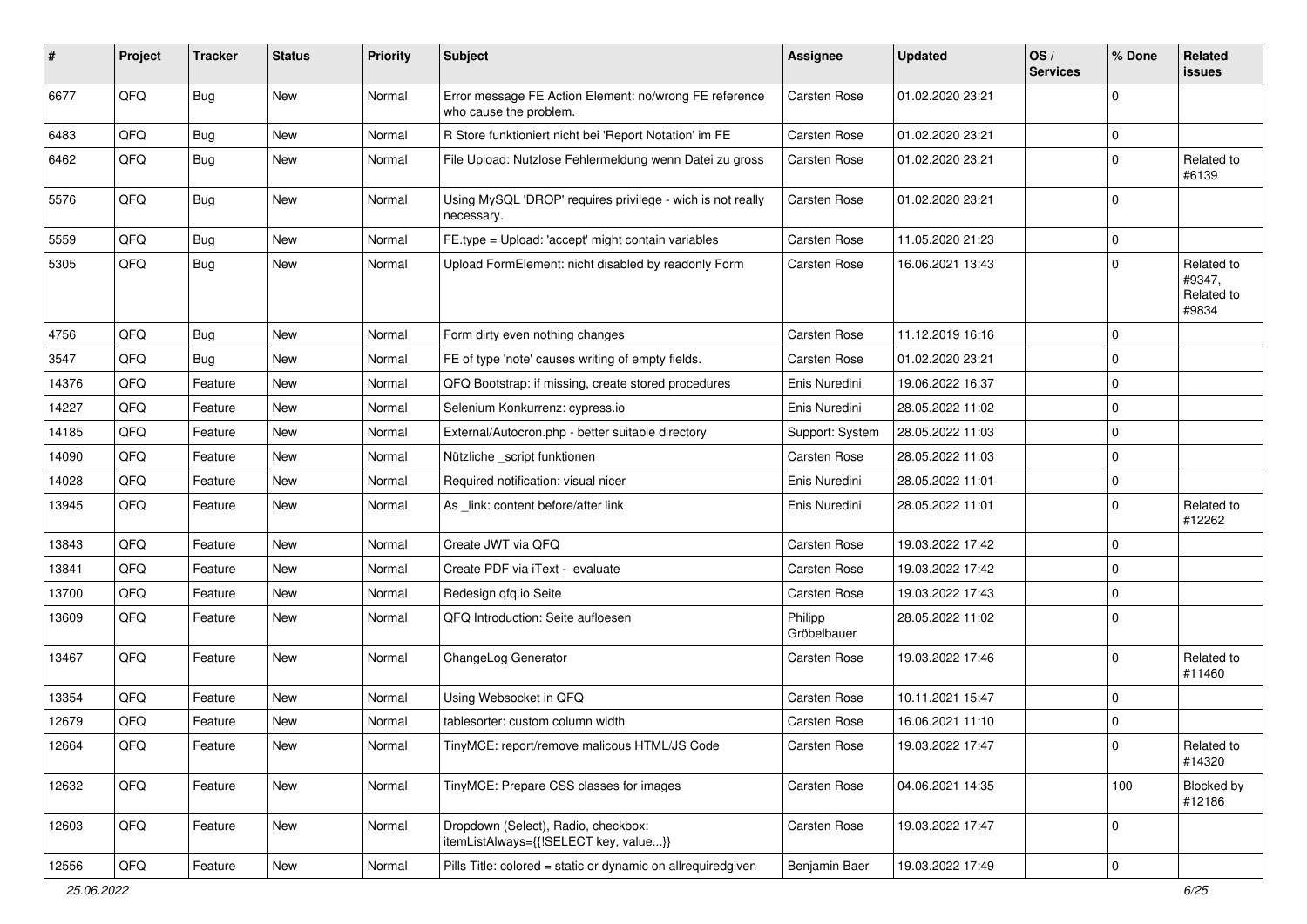| #     | Project | <b>Tracker</b> | <b>Status</b> | <b>Priority</b> | <b>Subject</b>                                                                                                 | <b>Assignee</b>     | <b>Updated</b>   | OS/<br><b>Services</b> | % Done      | Related<br><b>issues</b>                                              |
|-------|---------|----------------|---------------|-----------------|----------------------------------------------------------------------------------------------------------------|---------------------|------------------|------------------------|-------------|-----------------------------------------------------------------------|
| 12490 | QFQ     | Feature        | <b>New</b>    | Normal          | Loading Plugins in QFQ - see what tinymce does. (lazy<br>loading)                                              | Benjamin Baer       | 08.06.2022 10:37 |                        | $\Omega$    | Related to<br>#12611,<br>Related to<br>#10013,<br>Related to<br>#7732 |
| 12480 | QFQ     | Feature        | <b>New</b>    | Normal          | If QFQ upgrade is running, block further request                                                               | Carsten Rose        | 03.05.2021 20:45 |                        | $\Omega$    |                                                                       |
| 12477 | QFQ     | Feature        | <b>New</b>    | Normal          | Support for refactoring: Form, FormElement, diverse<br>Tabellen/Spalten, tt-content Records                    | Carsten Rose        | 03.05.2021 20:45 |                        | $\Omega$    |                                                                       |
| 12476 | QFQ     | Feature        | <b>New</b>    | Normal          | clearMe: a) should trigger 'dirty', b) sticky on textarea resize                                               | Benjamin Baer       | 04.01.2022 08:40 |                        | $\Omega$    | Related to<br>#9528                                                   |
| 12474 | QFQ     | Feature        | <b>New</b>    | Normal          | Check BaseConfigURL if it is given and the the last char is '/'                                                | Carsten Rose        | 03.05.2021 20:45 |                        | $\Omega$    |                                                                       |
| 12465 | QFQ     | Feature        | <b>New</b>    | Normal          | QFQ Function: use in FE to fill StoreRecord                                                                    | Carsten Rose        | 05.05.2021 21:58 |                        | $\mathbf 0$ |                                                                       |
| 12413 | QFQ     | Feature        | New           | Normal          | STORE_TYPO3: enhance for {{be_users.email:T}},<br>{{fe_users.email:T}}                                         | Carsten Rose        | 03.05.2021 20:45 |                        | $\Omega$    | Related to<br>#12412,<br>Related to<br>#10012                         |
| 12412 | QFQ     | Feature        | <b>New</b>    | Normal          | Action/Escape qualifier 'e' (empty), '0': if given, an empty<br>string (or '0') will be treated as 'not found' | Carsten Rose        | 08.05.2021 09:40 |                        | $\Omega$    | Related to<br>#12413,<br>Related to<br>#10012                         |
| 12400 | QFQ     | Feature        | <b>New</b>    | Normal          | Tutorial ist in QFQ Doku, Wird in der Suche gefunden, es<br>gibt aber kein Menupunkt - Inhalt ueberpruefen     | Carsten Rose        | 03.05.2021 20:45 |                        | $\Omega$    |                                                                       |
| 12330 | QFQ     | Feature        | New           | Normal          | Copy to input field / text area / TinyMCE                                                                      | Carsten Rose        | 07.04.2021 09:01 |                        | $\mathbf 0$ |                                                                       |
| 12269 | QFQ     | Feature        | New           | Normal          | 2FA - Login                                                                                                    | Carsten Rose        | 03.05.2021 20:45 |                        | $\Omega$    |                                                                       |
| 12163 | QFQ     | Feature        | <b>New</b>    | Normal          | Checkbox: table wrap                                                                                           | Carsten Rose        | 03.05.2021 20:51 |                        | $\Omega$    |                                                                       |
| 12162 | QFQ     | Feature        | New           | Normal          | FE.type=sendmail: personalized mailing (several mails) via<br>template                                         | Carsten Rose        | 03.05.2021 20:45 |                        | $\Omega$    |                                                                       |
| 12156 | QFQ     | Feature        | New           | Normal          | Form: Optional disable 'leave page'                                                                            |                     | 03.05.2021 20:45 |                        | $\Omega$    |                                                                       |
| 12146 | QFQ     | Feature        | <b>New</b>    | Normal          | Autocron Job: Anzeigen wann der naechste Job ausgefuehrt<br>wird, resp das er nicht ausgefuehrt wird           | Carsten Rose        | 15.03.2021 15:23 |                        | $\Omega$    |                                                                       |
| 12135 | QFQ     | Feature        | New           | Normal          | Subrecord: Notiz                                                                                               |                     | 24.04.2021 16:58 |                        | 0           |                                                                       |
| 12119 | QFQ     | Feature        | New           | Normal          | AS paged: error message missing if there ist no 'r' argument.   Carsten Rose                                   |                     | 03.05.2021 20:51 |                        | $\mathbf 0$ |                                                                       |
| 12109 | QFQ     | Feature        | <b>New</b>    | Normal          | Donwload Link: Plain, SIP, Persistent Link, Peristent SIP -<br>new notation                                    | <b>Carsten Rose</b> | 03.05.2021 20:45 |                        | $\mathbf 0$ | Related to<br>#12085                                                  |
| 12039 | QFQ     | Feature        | New           | Normal          | Missing htmlSpecialChar() in pre processing on form submit                                                     |                     | 18.02.2021 00:09 |                        | 0           | Related to<br>#14320                                                  |
| 12038 | QFQ     | Feature        | New           | Normal          | a) STORE VAR: filenameOnlyStripUniq, b) SP:<br>QSTRIPUNIQ()                                                    |                     | 17.02.2021 23:55 |                        | 0           |                                                                       |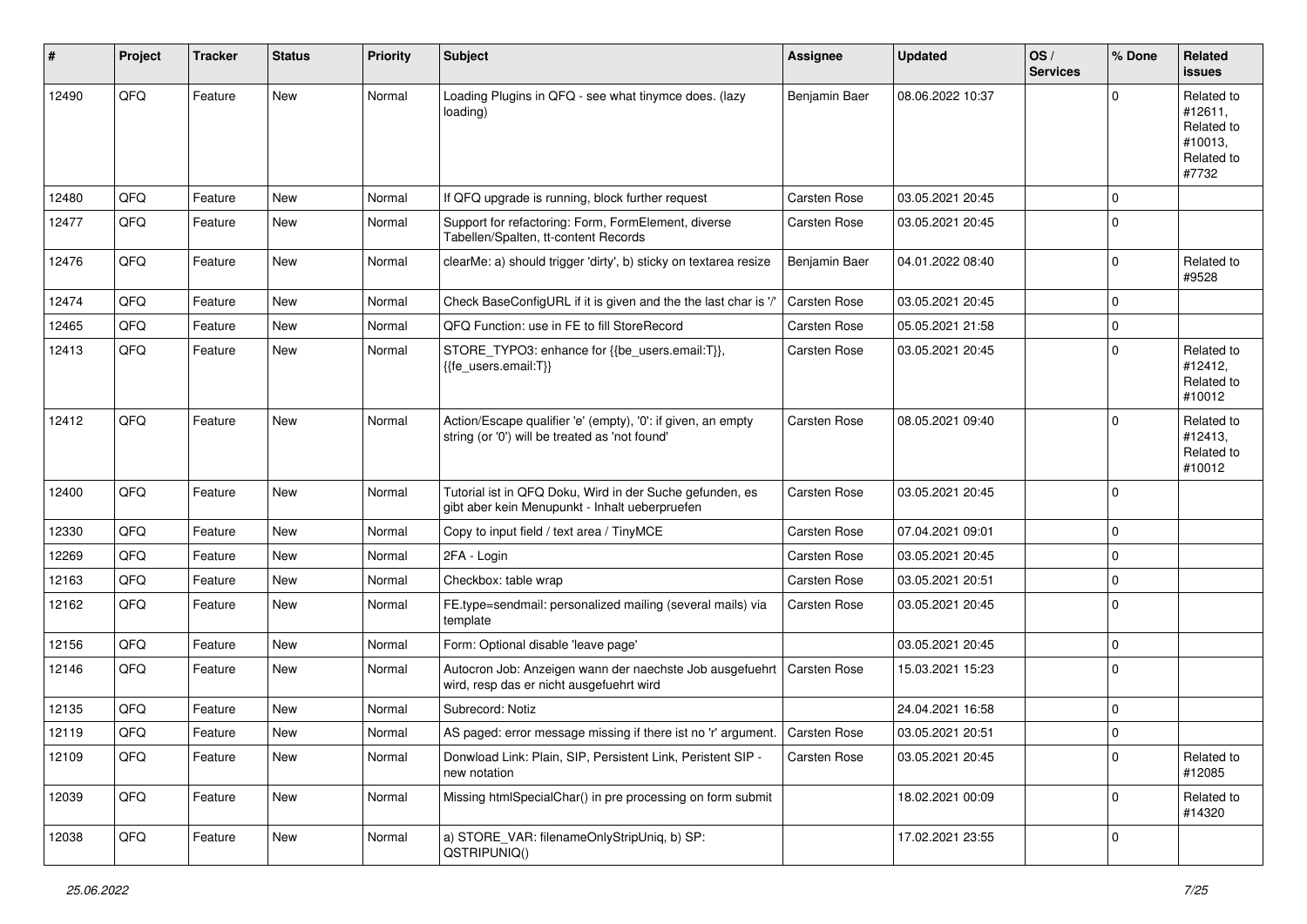| ∦     | Project | <b>Tracker</b> | <b>Status</b> | <b>Priority</b> | <b>Subject</b>                                                                                       | <b>Assignee</b>                                        | <b>Updated</b>   | OS/<br><b>Services</b> | % Done      | <b>Related</b><br>issues                     |                      |
|-------|---------|----------------|---------------|-----------------|------------------------------------------------------------------------------------------------------|--------------------------------------------------------|------------------|------------------------|-------------|----------------------------------------------|----------------------|
| 12024 | QFQ     | Feature        | New           | Normal          | Excel Export: text columns by default decode<br>htmlspeciachar()                                     | Carsten Rose                                           | 17.02.2021 23:55 |                        | $\Omega$    | Related to<br>#12022                         |                      |
| 12023 | QFQ     | Feature        | New           | Normal          | MySQL Stored Precdure: QDECODESPECIALCHAR()                                                          | Carsten Rose                                           | 16.02.2021 11:16 |                        | $\Omega$    | Related to<br>#12022                         |                      |
| 11955 | QFQ     | Feature        | <b>New</b>    | Normal          | subrecord: new title option to set <th> attributes - e.g. to<br/>customize tablesorter options.</th> | attributes - e.g. to<br>customize tablesorter options. | Carsten Rose     | 03.05.2021 20:47       |             | $\Omega$                                     | Related to<br>#11775 |
| 11892 | QFQ     | Feature        | New           | Normal          | tablesorter: columns with links are hard to order - new<br>qualifier 'Y: <ord>'</ord>                | Enis Nuredini                                          | 23.03.2022 09:22 |                        | $\Omega$    |                                              |                      |
| 11775 | QFQ     | Feature        | New           | Normal          | Subrecord Tooltip pro Feld                                                                           | Carsten Rose                                           | 18.12.2020 15:22 |                        | $\Omega$    | Related to<br>#11955                         |                      |
| 11747 | QFQ     | Feature        | New           | Normal          | Maintenance Page with Redirect                                                                       | Carsten Rose                                           | 03.05.2021 20:47 |                        | $\Omega$    | Related to<br>#11741                         |                      |
| 11716 | QFQ     | Feature        | New           | Normal          | Form an beliebiger Stelle im Report anzeigen                                                         |                                                        | 09.12.2020 09:47 |                        | $\Omega$    |                                              |                      |
| 11702 | QFQ     | Feature        | New           | Normal          | HTML Special Char makes no sense for 'allbut' if '&' is<br>forbidden                                 | Carsten Rose                                           | 07.12.2021 16:35 |                        | $\Omega$    | Related to<br>#5112,<br>Related to<br>#14320 |                      |
| 11535 | QFQ     | Feature        | New           | Normal          | Ability to create SQL columns in frontend QFQ forms                                                  |                                                        | 17.11.2020 12:11 |                        | $\Omega$    |                                              |                      |
| 11534 | QFQ     | Feature        | New           | Normal          | Report: Action on selected rows - Table batchprocessing<br>feature                                   |                                                        | 18.11.2020 08:15 |                        | $\Omega$    |                                              |                      |
| 11523 | QFQ     | Feature        | New           | Normal          | Mit dynamic Update erkennen, ob Upload gemacht wurde                                                 | Carsten Rose                                           | 13.11.2020 15:07 |                        | $\Omega$    | Related to<br>#9533                          |                      |
| 11516 | QFQ     | Feature        | <b>New</b>    | Normal          | Multi Page Form (Previous/Next Buttons)                                                              | Carsten Rose                                           | 16.03.2021 17:52 |                        | $\Omega$    |                                              |                      |
| 11504 | QFQ     | Feature        | New           | Normal          | Dynamic Update: Button text update for 'Save',' Close' &<br>'Delete'                                 | Carsten Rose                                           | 12.11.2020 23:44 |                        | $\Omega$    |                                              |                      |
| 11460 | QFQ     | Feature        | <b>New</b>    | Normal          | Easier creation of changelog: gitchangelog                                                           | Carsten Rose                                           | 12.06.2021 10:20 |                        | $\Omega$    | Related to<br>#13467                         |                      |
| 11080 | QFQ     | Feature        | New           | Normal          | Send MQTT messages                                                                                   | Carsten Rose                                           | 29.08.2020 19:49 |                        | $\Omega$    |                                              |                      |
| 10996 | QFQ     | Feature        | New           | Normal          | Download video via sip: no seek                                                                      | Carsten Rose                                           | 12.08.2020 14:18 |                        | $\Omega$    |                                              |                      |
| 10979 | QFQ     | Feature        | New           | Normal          | Ajax Calls an API - dataReport                                                                       | Carsten Rose                                           | 11.05.2022 12:15 |                        | $\Omega$    |                                              |                      |
| 10976 | QFQ     | Feature        | <b>New</b>    | Normal          | Excel Export Verbesserungen                                                                          | Carsten Rose                                           | 06.08.2020 10:56 |                        | $\Omega$    |                                              |                      |
| 10874 | QFQ     | Feature        | New           | Normal          | Erstellen eines Foreign Keys in der Tabelle "FormElement"                                            |                                                        | 13.07.2020 10:11 |                        | 0           |                                              |                      |
| 10819 | QFQ     | Feature        | New           | Normal          | Persistent SIP - second try                                                                          | Carsten Rose                                           | 29.06.2020 23:02 |                        | 0           | Related to<br>#6261                          |                      |
| 10763 | QFQ     | Feature        | New           | Normal          | form accessed and submitted despite logout?                                                          |                                                        | 16.06.2020 11:43 |                        | 0           |                                              |                      |
| 10714 | QFQ     | Feature        | New           | Normal          | multi Table Form                                                                                     | Carsten Rose                                           | 16.03.2021 18:44 |                        | $\mathbf 0$ |                                              |                      |
| 10593 | QFG     | Feature        | New           | Normal          | label2: text behind input element                                                                    | Carsten Rose                                           | 16.05.2020 10:57 |                        | 0           |                                              |                      |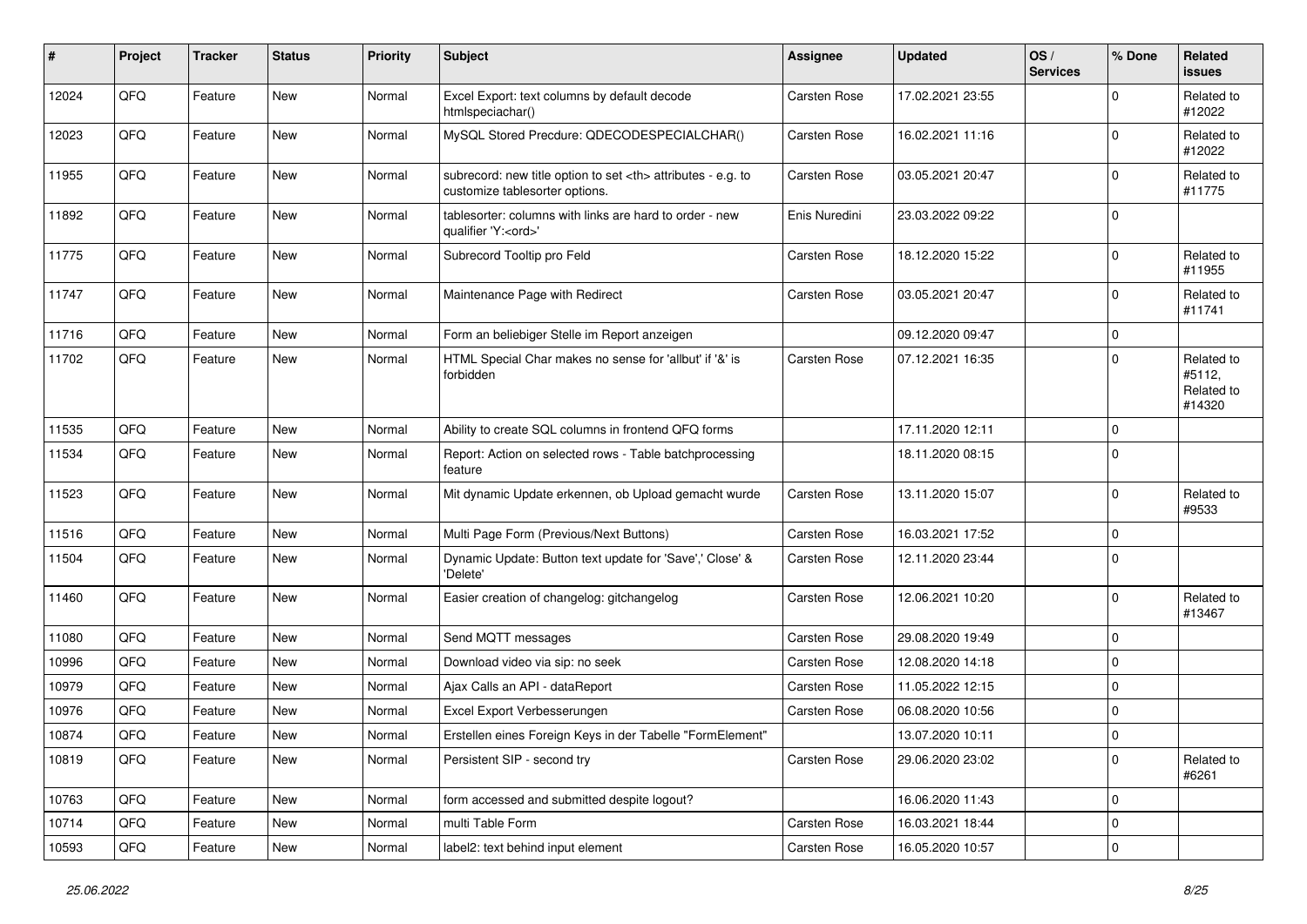| ∦     | Project | <b>Tracker</b> | <b>Status</b> | <b>Priority</b> | <b>Subject</b>                                                                                                                        | <b>Assignee</b> | <b>Updated</b>   | OS/<br><b>Services</b> | % Done      | <b>Related</b><br>issues                                             |
|-------|---------|----------------|---------------|-----------------|---------------------------------------------------------------------------------------------------------------------------------------|-----------------|------------------|------------------------|-------------|----------------------------------------------------------------------|
| 10463 | QFQ     | Feature        | New           | Normal          | Report link: expliztes setzen von HTML Tags (Bedarf fuer<br>'data-selenium' & 'id')                                                   | Enis Nuredini   | 23.03.2022 09:23 |                        | $\Omega$    | Related to<br>#7648                                                  |
| 10384 | QFQ     | Feature        | <b>New</b>    | Normal          | Parameter Exchange QFQ Instances                                                                                                      |                 | 07.05.2020 09:38 |                        | $\Omega$    |                                                                      |
| 10345 | QFQ     | Feature        | New           | Normal          | Templates - Patterns QFQ Style                                                                                                        |                 | 03.05.2021 21:01 |                        | $\Omega$    | Related to<br>#10713                                                 |
| 10119 | QFQ     | Feature        | New           | Normal          | Dropdown (selectlist) & TypeAhead: format and catagorize<br>list                                                                      | Carsten Rose    | 07.05.2020 09:36 |                        | $\Omega$    |                                                                      |
| 10115 | QFQ     | Feature        | New           | Normal          | TypeAhead: static list                                                                                                                | Carsten Rose    | 26.02.2020 16:42 |                        | 100         |                                                                      |
| 10080 | QFQ     | Feature        | <b>New</b>    | Normal          | Popup on 'save' / 'close': configure dialog (answer<br>yes/no/cancle/)                                                                | Carsten Rose    | 28.03.2021 20:52 |                        | $\Omega$    | Is duplicate<br>of #12262                                            |
| 10014 | QFQ     | Feature        | <b>New</b>    | Normal          | Manual.rst: describe behaviour and process order of<br>fillStoreVar, slaveId, sqlBefore,                                              | Carsten Rose    | 01.02.2020 22:31 |                        | $\Omega$    |                                                                      |
| 9983  | QFQ     | Feature        | <b>New</b>    | Normal          | Report Notation: new keyword 'range'                                                                                                  | Carsten Rose    | 01.02.2020 15:55 |                        | $\Omega$    |                                                                      |
| 9927  | QFQ     | Feature        | New           | Normal          | QFQ Update: a) Update nur machen wenn BE User<br>eingeloggt ist., b) Bei Fehler genaue Meldung welcher<br>Updateschritt Probleme hat. | Carsten Rose    | 22.01.2020 12:59 |                        | $\Omega$    |                                                                      |
| 9853  | QFQ     | Feature        | <b>New</b>    | Normal          | Check das SQL / QFQ / Mail Logfile geschrieben wird                                                                                   |                 | 09.01.2020 11:15 |                        | $\Omega$    |                                                                      |
| 9811  | QFQ     | Feature        | New           | Normal          | Report: tag every n'th row                                                                                                            | Carsten Rose    | 01.02.2020 23:22 |                        | $\Omega$    |                                                                      |
| 9781  | QFQ     | Feature        | New           | Normal          | Button: CSS class to make buttons smaller                                                                                             | Carsten Rose    | 01.02.2020 23:22 |                        | $\Omega$    |                                                                      |
| 9777  | QFQ     | Feature        | <b>New</b>    | Normal          | Logging QFQ Variables                                                                                                                 | Carsten Rose    | 16.12.2019 17:17 |                        | $\Omega$    |                                                                      |
| 9707  | QFQ     | Feature        | New           | Normal          | SIP security: encode pageld and check pageld on decode                                                                                | Carsten Rose    | 01.02.2020 23:22 |                        | $\Omega$    |                                                                      |
| 9706  | QFQ     | Feature        | New           | Normal          | Multi File Upload (hidden template group)                                                                                             | Carsten Rose    | 01.02.2020 23:22 |                        | $\Omega$    | Related to<br>#7521,<br>Related to<br>#5562,<br>Related to<br>#13330 |
| 9602  | QFQ     | Feature        | New           | Normal          | Form definition as JSON                                                                                                               | Carsten Rose    | 01.02.2020 23:21 |                        | $\Omega$    | Related to<br>#9600                                                  |
| 9537  | QFQ     | Feature        | New           | Normal          | FormEditor: Edit fieldset in FrontEnd                                                                                                 | Carsten Rose    | 01.02.2020 23:22 |                        | $\Omega$    |                                                                      |
| 9352  | QFQ     | Feature        | <b>New</b>    | Normal          | FE 'Native' fire slaveld, sqlAfter, sqlIns                                                                                            | Carsten Rose    | 01.02.2020 23:22 |                        | $\Omega$    |                                                                      |
| 9348  | QFQ     | Feature        | New           | Normal          | defaultThumbnailSize: pre render thumbnails                                                                                           | Carsten Rose    | 12.06.2021 09:05 |                        | 0           |                                                                      |
| 9221  | QFQ     | Feature        | New           | Normal          | typeAhead: Zeichenlimite ausschalten                                                                                                  | Carsten Rose    | 08.05.2021 17:06 |                        | 0           |                                                                      |
| 9208  | QFQ     | Feature        | New           | Normal          | Manage 'recent' records                                                                                                               | Carsten Rose    | 01.02.2020 23:22 |                        | $\mathbf 0$ |                                                                      |
| 9136  | QFQ     | Feature        | New           | Normal          | Create ZIP files with dynamic PDFs                                                                                                    | Carsten Rose    | 01.02.2020 23:22 |                        | $\mathbf 0$ |                                                                      |
| 9129  | QFQ     | Feature        | New           | Normal          | sqlValidate: Message as notification, not as error                                                                                    | Carsten Rose    | 01.02.2020 23:22 |                        | $\mathbf 0$ | Related to<br>#9128                                                  |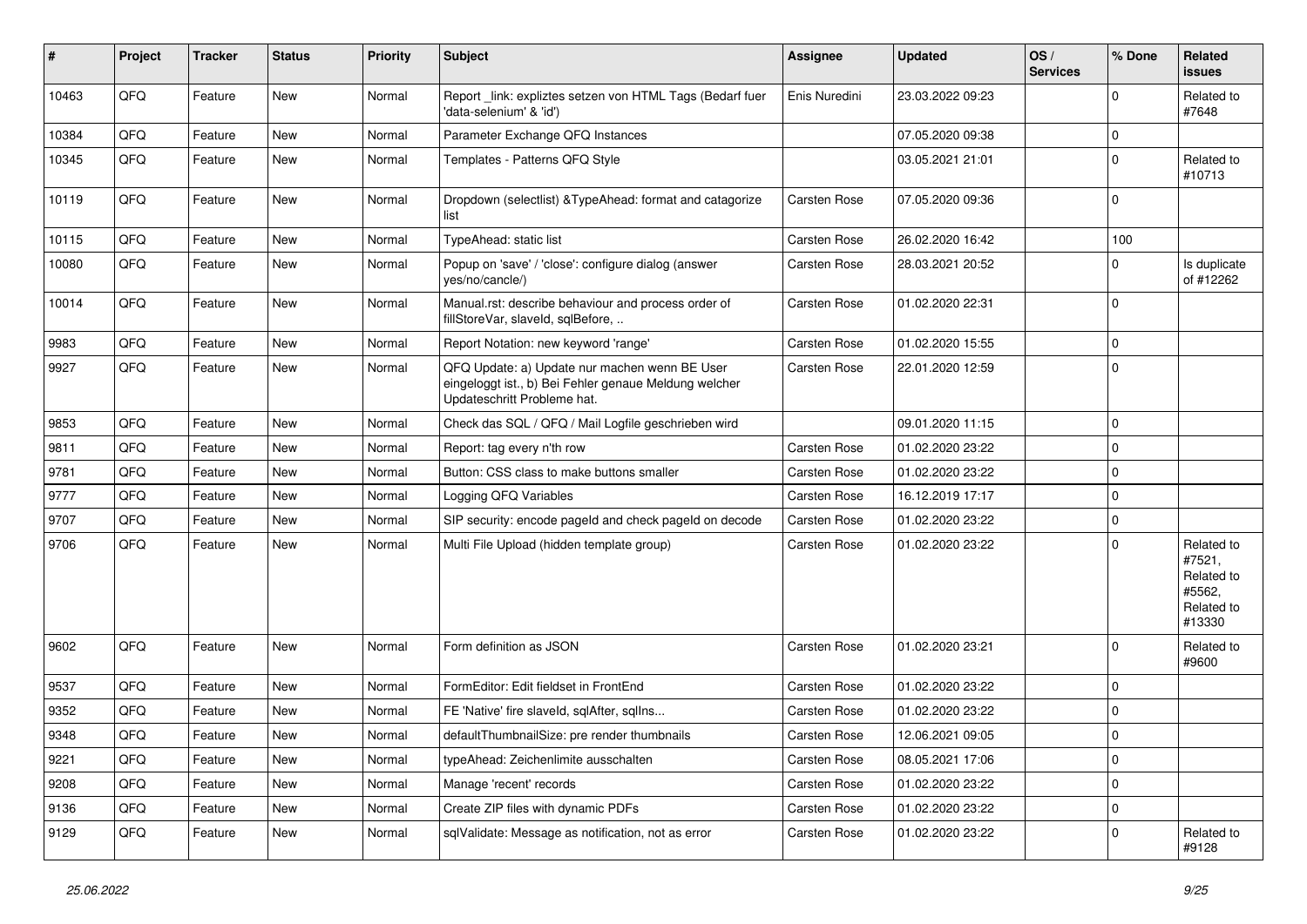| #    | Project | <b>Tracker</b> | <b>Status</b> | <b>Priority</b> | <b>Subject</b>                                                                                         | <b>Assignee</b> | <b>Updated</b>   | OS/<br><b>Services</b> | % Done      | Related<br>issues    |
|------|---------|----------------|---------------|-----------------|--------------------------------------------------------------------------------------------------------|-----------------|------------------|------------------------|-------------|----------------------|
| 9128 | QFQ     | Feature        | <b>New</b>    | Normal          | Error Message: not replaced variables- a) replace back to<br>'{{', b) underline                        | Carsten Rose    | 01.02.2020 23:22 |                        | $\Omega$    | Related to<br>#9129  |
| 8975 | QFQ     | Feature        | New           | Normal          | Report Notation: 2.0                                                                                   | Carsten Rose    | 01.02.2020 23:22 |                        | $\Omega$    | Related to<br>#8963  |
| 8806 | QFQ     | Feature        | <b>New</b>    | Normal          | SQL Function nl2br                                                                                     | Carsten Rose    | 01.02.2020 23:22 |                        | $\Omega$    |                      |
| 8719 | QFQ     | Feature        | New           | Normal          | extraButtonLock: add support for 0/1                                                                   | Carsten Rose    | 01.02.2020 23:22 |                        | $\Omega$    |                      |
| 8702 | QFQ     | Feature        | New           | Normal          | Load Record which is locked: missing user info                                                         | Carsten Rose    | 11.12.2019 16:16 |                        | $\mathbf 0$ | Related to<br>#9789  |
| 8336 | QFQ     | Feature        | New           | Normal          | Form > modified > Close New: a) Optional disable popup, b)<br>custom text, c) mode on save: close stay | Carsten Rose    | 01.02.2020 23:22 |                        | $\Omega$    | Related to<br>#8335  |
| 8217 | QFQ     | Feature        | New           | Normal          | if-elseif-else construct                                                                               | Carsten Rose    | 16.03.2021 18:41 |                        | $\Omega$    | Related to<br>#10716 |
| 8187 | QFQ     | Feature        | New           | Normal          | Subrecord: enable/hide new button - make new/edit/delete<br>customizeable.                             | Carsten Rose    | 06.03.2021 18:44 |                        | 0           | Related to<br>#11326 |
| 8089 | QFQ     | Feature        | <b>New</b>    | Normal          | Copy/Paste for FormElements                                                                            | Carsten Rose    | 01.02.2020 23:22 |                        | $\Omega$    |                      |
| 7924 | QFQ     | Feature        | New           | Normal          | Radio/Checkbox with Tooltip                                                                            | Carsten Rose    | 01.02.2020 23:22 |                        | $\Omega$    |                      |
| 7920 | QFQ     | Feature        | New           | Normal          | FE: Syntax Highlight, Zeinlenumbruch                                                                   | Carsten Rose    | 01.02.2020 10:03 |                        | $\mathbf 0$ |                      |
| 7812 | QFQ     | Feature        | New           | Normal          | FE 'Subrecord' - new option 'subrecordShowFilter',<br>'subrecordPaging'                                | Carsten Rose    | 01.02.2020 23:22 |                        | $\Omega$    |                      |
| 7683 | QFQ     | Feature        | <b>New</b>    | Normal          | Special column names in '{{ SELECT  AS _link }}' should<br>be detected                                 | Carsten Rose    | 01.02.2020 23:21 |                        | $\Omega$    |                      |
| 7681 | QFQ     | Feature        | New           | Normal          | Optional switch off 'check for modified record'                                                        | Carsten Rose    | 01.02.2020 23:21 |                        | $\Omega$    |                      |
| 7660 | QFQ     | Feature        | New           | Normal          | IMAP: import mails to DB, move / delete mails                                                          | Carsten Rose    | 01.02.2020 09:52 |                        | $\Omega$    |                      |
| 7521 | QFQ     | Feature        | New           | Normal          | TemplateGroup: fe.type=upload                                                                          | Carsten Rose    | 01.02.2020 23:21 |                        | $\Omega$    | Related to<br>#9706  |
| 7520 | QFQ     | Feature        | New           | Normal          | QR Code:  AS _qr ( AS _link)                                                                           | Carsten Rose    | 01.02.2020 23:22 |                        | $\Omega$    |                      |
| 7519 | QFQ     | Feature        | New           | Normal          | Select: Multi                                                                                          | Carsten Rose    | 01.02.2020 23:22 |                        | $\Omega$    |                      |
| 7481 | QFQ     | Feature        | New           | Normal          | Detect 'BaseUrl' automatically                                                                         | Carsten Rose    | 01.02.2020 23:21 |                        | $\mathbf 0$ |                      |
| 7480 | QFQ     | Feature        | New           | Normal          | Record History (Undo / Redo)                                                                           | Carsten Rose    | 11.12.2019 16:16 |                        | $\Omega$    | Related to<br>#2361  |
| 7342 | QFQ     | Feature        | New           | Normal          | add content = hide_this                                                                                | Carsten Rose    | 01.02.2020 23:21 |                        | 0           |                      |
| 7280 | QFQ     | Feature        | New           | Normal          | recently used table                                                                                    | Carsten Rose    | 01.02.2020 23:21 |                        | $\mathbf 0$ |                      |
| 7239 | QFQ     | Feature        | New           | Normal          | TinyMCE: html tag whitelist                                                                            | Carsten Rose    | 01.02.2020 23:21 |                        | 0           | Related to<br>#14320 |
| 7175 | QFQ     | Feature        | New           | Normal          | Upload: md5 hash as filename                                                                           | Carsten Rose    | 01.02.2020 23:21 |                        | 0           |                      |
| 7119 | QFQ     | Feature        | New           | Normal          | Upload: scaleDownWidth, scaleDownHeight                                                                | Carsten Rose    | 01.02.2020 23:21 |                        | 0           |                      |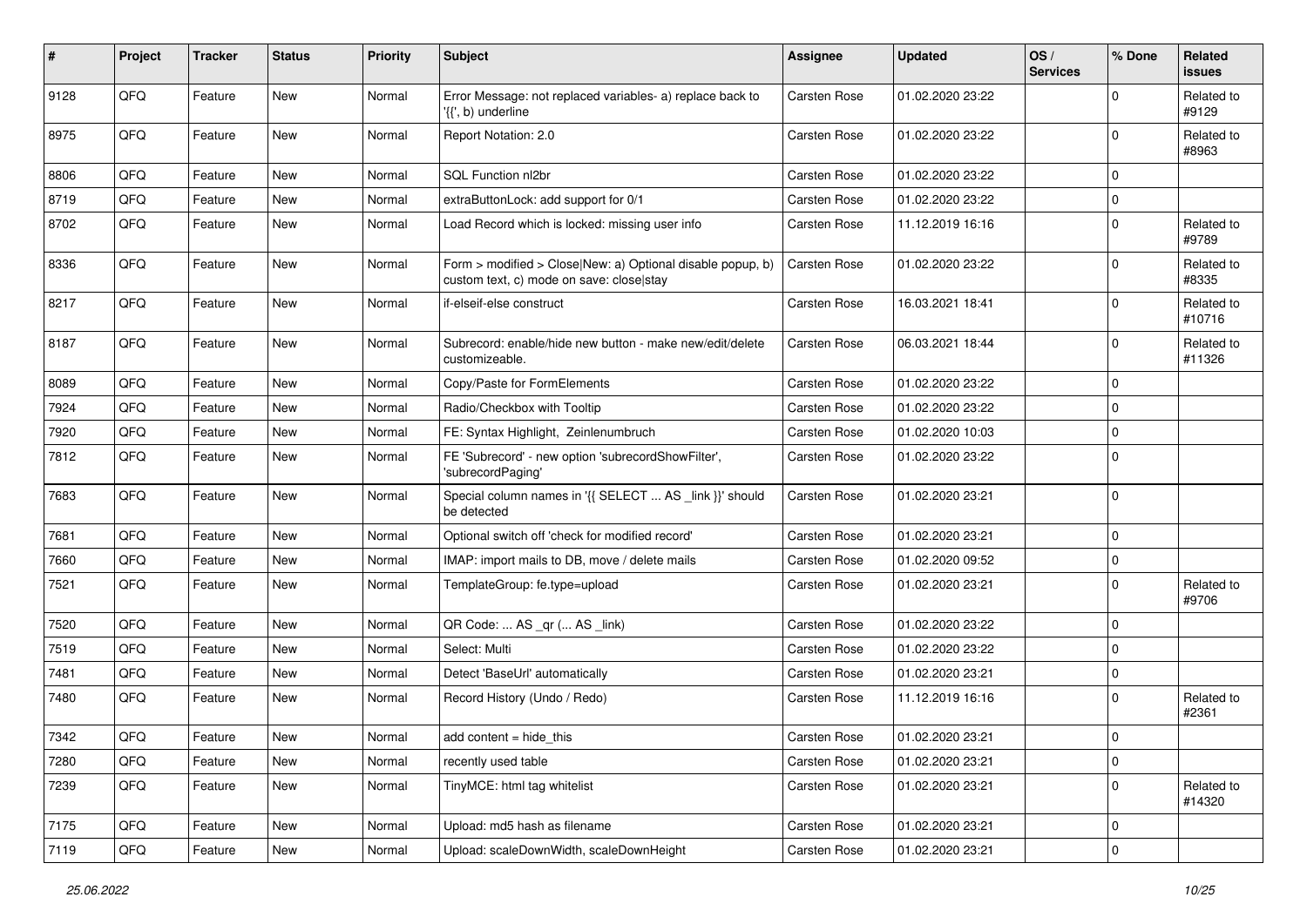| $\vert$ # | Project | <b>Tracker</b> | <b>Status</b> | <b>Priority</b> | <b>Subject</b>                                                                                                             | <b>Assignee</b>     | <b>Updated</b>   | OS/<br><b>Services</b> | % Done      | Related<br>issues                           |
|-----------|---------|----------------|---------------|-----------------|----------------------------------------------------------------------------------------------------------------------------|---------------------|------------------|------------------------|-------------|---------------------------------------------|
| 7109      | QFQ     | Feature        | <b>New</b>    | Normal          | Dynamic Updates: row/element hide                                                                                          | Carsten Rose        | 01.02.2020 23:22 |                        | $\Omega$    | Has duplicate<br>#4081                      |
| 7102      | QFQ     | Feature        | <b>New</b>    | Normal          | Comment sign in report: '#' and '--'                                                                                       | Carsten Rose        | 01.02.2020 23:21 |                        | $\Omega$    |                                             |
| 7099      | QFQ     | Feature        | <b>New</b>    | Normal          | Redesign FormEditor                                                                                                        | Carsten Rose        | 01.02.2020 23:21 |                        | $\Omega$    |                                             |
| 6855      | QFQ     | Feature        | <b>New</b>    | Normal          | With {{feUser:U}}!={{feUser:T}}: Save / Delete: only possible<br>with {{feUserSave:U}}='yes' and '{{feUserDelete:U}}='yes' | Carsten Rose        | 01.02.2020 23:21 |                        | $\Omega$    |                                             |
| 6765      | QFQ     | Feature        | <b>New</b>    | Normal          | Moeglichkeit via QFQ eigene Logs zu schreiben                                                                              | Carsten Rose        | 01.02.2020 23:21 |                        | $\Omega$    |                                             |
| 6723      | QFQ     | Feature        | <b>New</b>    | Normal          | Report QFQ Installation and Version                                                                                        | Carsten Rose        | 12.06.2021 09:07 |                        | $\Omega$    |                                             |
| 6609      | QFQ     | Feature        | <b>New</b>    | Normal          | Formlet: JSON API erweitern                                                                                                | Carsten Rose        | 01.02.2020 23:21 |                        | 50          |                                             |
| 6602      | QFQ     | Feature        | New           | Normal          | Formlet: in Report auf Mausklick ein mini-form oeffnen                                                                     | Carsten Rose        | 11.12.2019 16:16 |                        | $\mathbf 0$ |                                             |
| 6594      | QFQ     | Feature        | <b>New</b>    | Normal          | Excel: on download, check if there is a valid sip                                                                          | Carsten Rose        | 01.02.2020 23:21 |                        | $\Omega$    |                                             |
| 6437      | QFQ     | Feature        | <b>New</b>    | Normal          | Neuer Mode Button bei FormElementen                                                                                        | Carsten Rose        | 01.02.2020 23:21 |                        | $\Omega$    | Related to<br>#9668,<br>Blocked by<br>#9678 |
| 6292      | QFQ     | Feature        | New           | Normal          | Download: File speichern mit Hash aber original Filename in<br>der Datenbank vermerken fuer Downloads                      | Carsten Rose        | 01.02.2020 23:21 |                        | $\Omega$    |                                             |
| 6289      | QFQ     | Feature        | <b>New</b>    | Normal          | Form: Log                                                                                                                  | Carsten Rose        | 01.02.2020 23:21 |                        | $\Omega$    |                                             |
| 6261      | QFQ     | Feature        | <b>New</b>    | Normal          | Persistent SIP                                                                                                             | Carsten Rose        | 12.06.2021 09:07 |                        | $\Omega$    | Related to<br>#10819                        |
| 5782      | QFQ     | Feature        | <b>New</b>    | Normal          | <b>NextCloud API</b>                                                                                                       | <b>Carsten Rose</b> | 01.02.2020 10:02 |                        | $\Omega$    |                                             |
| 5345      | QFQ     | Feature        | New           | Normal          | Report: UPDATE / INSERT / DELETE statements should<br>trigger subqueries, depending on the result.                         | Carsten Rose        | 27.05.2020 16:11 |                        | $\Omega$    |                                             |
| 5131      | QFQ     | Feature        | <b>New</b>    | Normal          | Activate Spin Gear ('wait/busy' indicator) via LINK attribute                                                              | Carsten Rose        | 01.02.2020 23:21 |                        | $\Omega$    |                                             |
| 4413      | QFQ     | Feature        | New           | Normal          | fieldset: show/hidden, modeSql, dynamicUpdate                                                                              | Carsten Rose        | 09.02.2022 15:19 |                        | $\mathbf 0$ |                                             |
| 4250      | QFQ     | Feature        | <b>New</b>    | Normal          | AutoCron in QFQ via PHP                                                                                                    | Carsten Rose        | 01.02.2020 23:21 |                        | $\Omega$    | Related to<br>#3292,<br>Related to<br>#3291 |
| 4082      | QFQ     | Feature        | <b>New</b>    | Normal          | Dynamic Update: modeSql - useful default                                                                                   | <b>Carsten Rose</b> | 01.02.2020 23:22 |                        | $\Omega$    |                                             |
| 4050      | QFQ     | Feature        | <b>New</b>    | Normal          | sgl.log: 1) FormElement ID which causes a specific action,<br>2) Result in the same row.                                   | Carsten Rose        | 15.04.2020 11:35 |                        | $\Omega$    | Related to<br>#5458                         |
| 4023      | QFQ     | Feature        | <b>New</b>    | Normal          | prepared statements - FE action: salveld, sqllnsert,<br>sqlUpdate, sqlDelete, sqlBefore, sqlAfter                          | Carsten Rose        | 11.12.2019 16:15 |                        | $\Omega$    |                                             |
| 3864      | QFQ     | Feature        | New           | Normal          | Encrypt / decrypt field                                                                                                    | Carsten Rose        | 08.03.2021 18:08 |                        | $\Omega$    |                                             |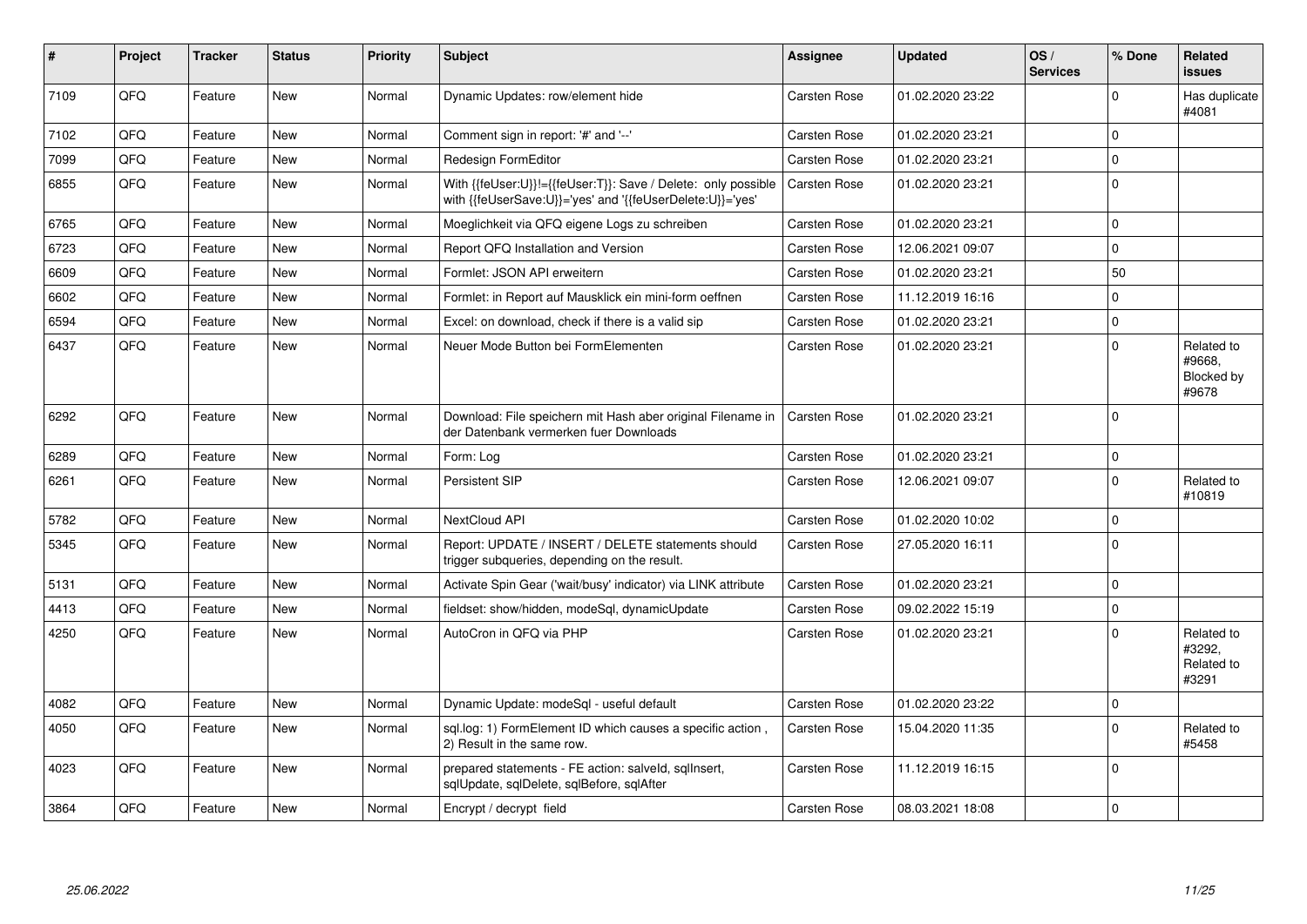| #     | Project | <b>Tracker</b> | <b>Status</b> | Priority | <b>Subject</b>                                                                                           | <b>Assignee</b> | <b>Updated</b>   | OS/<br><b>Services</b> | % Done      | Related<br><b>issues</b>                                                |
|-------|---------|----------------|---------------|----------|----------------------------------------------------------------------------------------------------------|-----------------|------------------|------------------------|-------------|-------------------------------------------------------------------------|
| 3504  | QFQ     | Feature        | New           | Normal   | Logging: welche Action FEs werden wann wie ausgefuehrt                                                   | Carsten Rose    | 01.02.2020 23:21 |                        | $\Omega$    | Related to<br>#5458,<br>Related to<br>#4092                             |
| 3432  | QFQ     | Feature        | New           | Normal   | subrecord: dynamicUpdate                                                                                 | Carsten Rose    | 11.06.2020 21:10 |                        | $\mathbf 0$ | Related to<br>#5691                                                     |
| 2361  | QFQ     | Feature        | New           | Normal   | Logging wer/wann/wo welches Formular aufgerufen hat                                                      | Carsten Rose    | 11.12.2019 16:15 |                        | $\Omega$    | Related to<br>#4432,<br>Related to<br>#7480                             |
| 11195 | QFQ     | Bug            | <b>New</b>    | Low      | Dynamic Update: Note not updated if new text is empty<br>(v20.4)                                         |                 | 25.09.2020 11:14 |                        | $\Omega$    |                                                                         |
| 9534  | QFQ     | Bug            | Priorize      | Urgent   | FE.type=upload: 'Unknown Mode: ID"                                                                       | Carsten Rose    | 03.05.2021 21:14 |                        | $\mathbf 0$ | Related to<br>#9532                                                     |
| 9173  | QFQ     | Bug            | Priorize      | Urgent   | Stale Record Lock: Firefox                                                                               | Carsten Rose    | 03.05.2021 21:14 |                        | $\Omega$    | Related to<br>#9789                                                     |
| 9121  | QFQ     | Bug            | Priorize      | High     | sip links have r and __dbIndexData set                                                                   | Carsten Rose    | 12.06.2021 10:41 |                        | $\Omega$    |                                                                         |
| 6116  | QFQ     | Bug            | Priorize      | High     | value of checkbox not saved                                                                              | Carsten Rose    | 07.12.2021 17:19 |                        | $\Omega$    |                                                                         |
| 8204  | QFO     | Feature        | Priorize      | High     | Position 'required mark'                                                                                 | Carsten Rose    | 16.06.2021 13:44 |                        | $\mathbf 0$ |                                                                         |
| 8082  | QFQ     | Feature        | Priorize      | High     | Contact form without saving record                                                                       | Carsten Rose    | 07.12.2021 15:20 |                        | $\Omega$    | Related to<br>#8587,<br><b>Blocks</b><br>#11850                         |
| 14283 | QFQ     | Bug            | Priorize      | Normal   | HEIC / HEIF convert doesn't trigger                                                                      | Carsten Rose    | 19.06.2022 16:37 |                        | $\Omega$    |                                                                         |
| 13943 | QFQ     | Bug            | Priorize      | Normal   | unable to find formgroup                                                                                 | Enis Nuredini   | 28.05.2022 11:03 |                        | $\Omega$    |                                                                         |
| 12325 | QFQ     | Bug            | Priorize      | Normal   | MultiDB form.dblndex not working for report syntax                                                       | Carsten Rose    | 07.09.2021 13:37 |                        | $\Omega$    | Related to<br>#12145,<br>Related to<br>#12314                           |
| 9975  | QFQ     | Bug            | Priorize      | Normal   | Dropdown Menu: 'r:3' broken                                                                              | Carsten Rose    | 01.02.2020 10:13 |                        | $\mathbf 0$ |                                                                         |
| 9958  | QFQ     | Bug            | Priorize      | Normal   | Broken subrecord query: no error message                                                                 | Carsten Rose    | 05.02.2021 15:15 |                        | $\Omega$    |                                                                         |
| 9947  | QFQ     | Bug            | Priorize      | Normal   | Unwanted error message if missing 'typeAheadSqlPrefetch'                                                 | Carsten Rose    | 01.02.2020 10:13 |                        | $\mathbf 0$ |                                                                         |
| 9862  | QFQ     | Bug            | Priorize      | Normal   | Failed writing to sql mail qfq.log should throw an exception                                             | Carsten Rose    | 01.02.2020 10:13 |                        | $\mathbf 0$ |                                                                         |
| 9834  | QFQ     | Bug            | Priorize      | Normal   | Input elements with tag 'disabled' are missing on<br>form-submit: server option 'processReadOnly' broken | Carsten Rose    | 07.12.2021 16:43 |                        | $\Omega$    | Related to<br>#9691,<br>Related to<br>#5305, Has<br>duplicate<br>#12331 |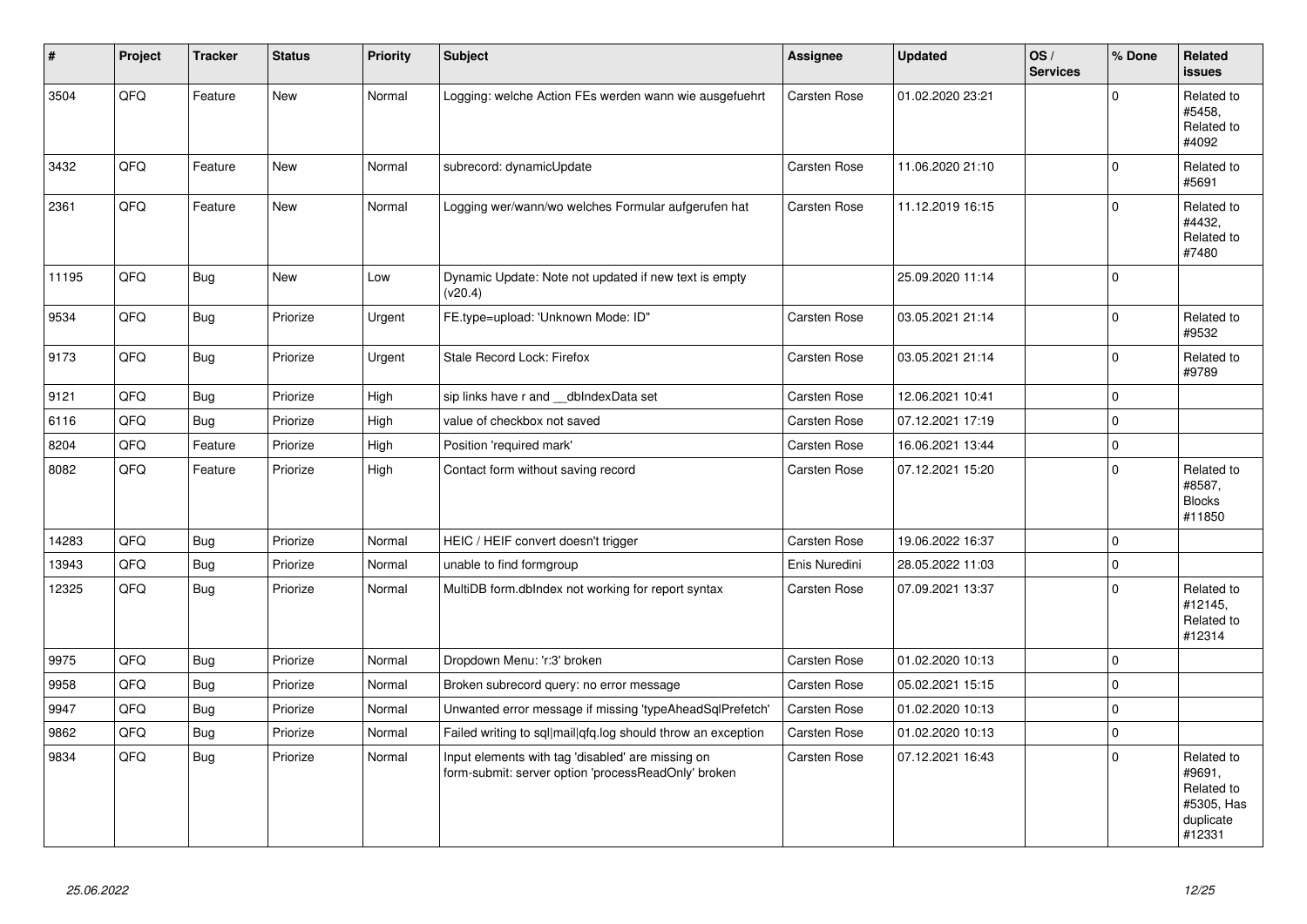| #     | Project    | <b>Tracker</b> | <b>Status</b> | <b>Priority</b> | Subject                                                                                             | <b>Assignee</b> | <b>Updated</b>   | OS/<br><b>Services</b> | % Done      | Related<br><b>issues</b>                                               |
|-------|------------|----------------|---------------|-----------------|-----------------------------------------------------------------------------------------------------|-----------------|------------------|------------------------|-------------|------------------------------------------------------------------------|
| 8037  | QFQ        | <b>Bug</b>     | Priorize      | Normal          | FE.type=upload (advanced mode): {{slaveld:V}} missing<br>during dynamic update                      | Carsten Rose    | 01.02.2020 10:13 |                        | $\mathbf 0$ |                                                                        |
| 7656  | QFQ        | <b>Bug</b>     | Priorize      | Normal          | FE with required, 'pattern' and 'extraButtonLock': always<br>complain about missing value           | Carsten Rose    | 01.02.2020 10:13 |                        | $\mathbf 0$ |                                                                        |
| 7616  | QFQ        | Bug            | Priorize      | Normal          | Selectlist with Enum & Dynamic Update                                                               | Carsten Rose    | 01.02.2020 10:13 |                        | $\mathbf 0$ |                                                                        |
| 6574  | QFQ        | <b>Bug</b>     | Priorize      | Normal          | qfq.log: Fehlermeldung wurde angezeigt, aber nicht geloggt                                          | Carsten Rose    | 01.02.2020 10:13 |                        | $\mathbf 0$ |                                                                        |
| 6566  | QFQ        | Bug            | Priorize      | Normal          | Link Function 'delete': provided parameter missing on page<br>reload                                | Benjamin Baer   | 03.01.2022 08:08 |                        | $\mathbf 0$ |                                                                        |
| 6140  | QFQ        | Bug            | Priorize      | Normal          | QFQ DnD Sort: Locked fields                                                                         | Benjamin Baer   | 21.03.2022 09:56 |                        | $\mathbf 0$ |                                                                        |
| 4457  | QFQ        | Bug            | Priorize      | Normal          | typeahead: pressing return to select an item, saves the form<br>and closes the form.                | Benjamin Baer   | 03.01.2022 08:01 |                        | $\mathbf 0$ | Related to<br>#4398                                                    |
| 3782  | QFQ        | <b>Bug</b>     | Priorize      | Normal          | Bei fehlerhafter Eingabe (z.B. Datum) sollte das erwartete<br>Format angezeigt werden               | Carsten Rose    | 01.02.2020 10:13 |                        | $\mathbf 0$ |                                                                        |
| 2665  | QFQ        | <b>Bug</b>     | Priorize      | Normal          | Dynamic Update funktioniert nicht, wenn beim<br>entsprechenden FormElement eine size angegeben ist. | Benjamin Baer   | 03.01.2022 08:12 |                        | 30          |                                                                        |
| 14371 | QFQ        | Feature        | Priorize      | Normal          | <b>LDAP via REPORT</b>                                                                              | Carsten Rose    | 19.06.2022 16:37 |                        | $\pmb{0}$   |                                                                        |
| 14290 | QFQ        | Feature        | Priorize      | Normal          | FormEditor: Show Table Definition                                                                   | Carsten Rose    | 19.06.2022 16:37 |                        | $\mathbf 0$ |                                                                        |
| 13900 | QFQ        | Feature        | Priorize      | Normal          | Selenium: Check das Cookie/PDF funktioniert                                                         | Enis Nuredini   | 25.03.2022 12:45 |                        | $\mathbf 0$ |                                                                        |
| 12504 | QFQ        | Feature        | Priorize      | Normal          | sql.log: report fe.id                                                                               | Carsten Rose    | 05.05.2021 22:09 |                        | $\mathbf 0$ |                                                                        |
| 12503 | QFQ        | Feature        | Priorize      | Normal          | Detect dangerous UPDATE statement with missing WHERE                                                | Carsten Rose    | 05.05.2021 22:09 |                        | $\mathbf 0$ |                                                                        |
| 12452 | QFQ        | Feature        | Priorize      | Normal          | BaseURL: alsways with '/' at the end                                                                | Carsten Rose    | 19.06.2022 13:45 |                        | $\mathbf 0$ | Related to<br>#10782                                                   |
| 11320 | QFQ        | Feature        | Priorize      | Normal          | Typo3 Version 10 support                                                                            | Carsten Rose    | 05.05.2021 22:09 |                        | $\mathbf 0$ |                                                                        |
| 10569 | QFQ        | Feature        | Priorize      | Normal          | link blank more safe                                                                                | Enis Nuredini   | 25.03.2022 12:44 |                        | $\mathbf 0$ |                                                                        |
| 10015 | QFQ        | Feature        | Priorize      | Normal          | Monospace in Textarea                                                                               | Carsten Rose    | 03.02.2020 13:40 |                        | $\mathbf 0$ |                                                                        |
| 10012 | QFQ        | Feature        | Priorize      | Normal          | redirectAllMailTo: {{beEmail:T}}                                                                    | Carsten Rose    | 08.05.2021 09:54 |                        | $\mathbf 0$ | Related to<br>#12412,<br>Related to<br>#12413,<br>Related to<br>#10011 |
| 10011 | <b>QFQ</b> | Feature        | Priorize      | Normal          | Offer new STORE_TYPO3 Variable 'beUser', 'beEmail'                                                  | Carsten Rose    | 08.05.2021 09:51 |                        | 0           | Related to<br>#10012,<br>Related to<br>#12511                          |
| 10005 | QFQ        | Feature        | Priorize      | Normal          | Report / special column name:  AS _calendar                                                         | Carsten Rose    | 03.06.2020 17:28 |                        | $\mathbf 0$ |                                                                        |
| 10003 | QFQ        | Feature        | Priorize      | Normal          | fieldset: stronger visualize group                                                                  | Benjamin Baer   | 12.02.2020 08:13 |                        | $\mathbf 0$ |                                                                        |
| 9968  | QFQ        | Feature        | Priorize      | Normal          | Tooltip in Links for Developer                                                                      | Carsten Rose    | 01.02.2020 23:17 |                        | $\pmb{0}$   |                                                                        |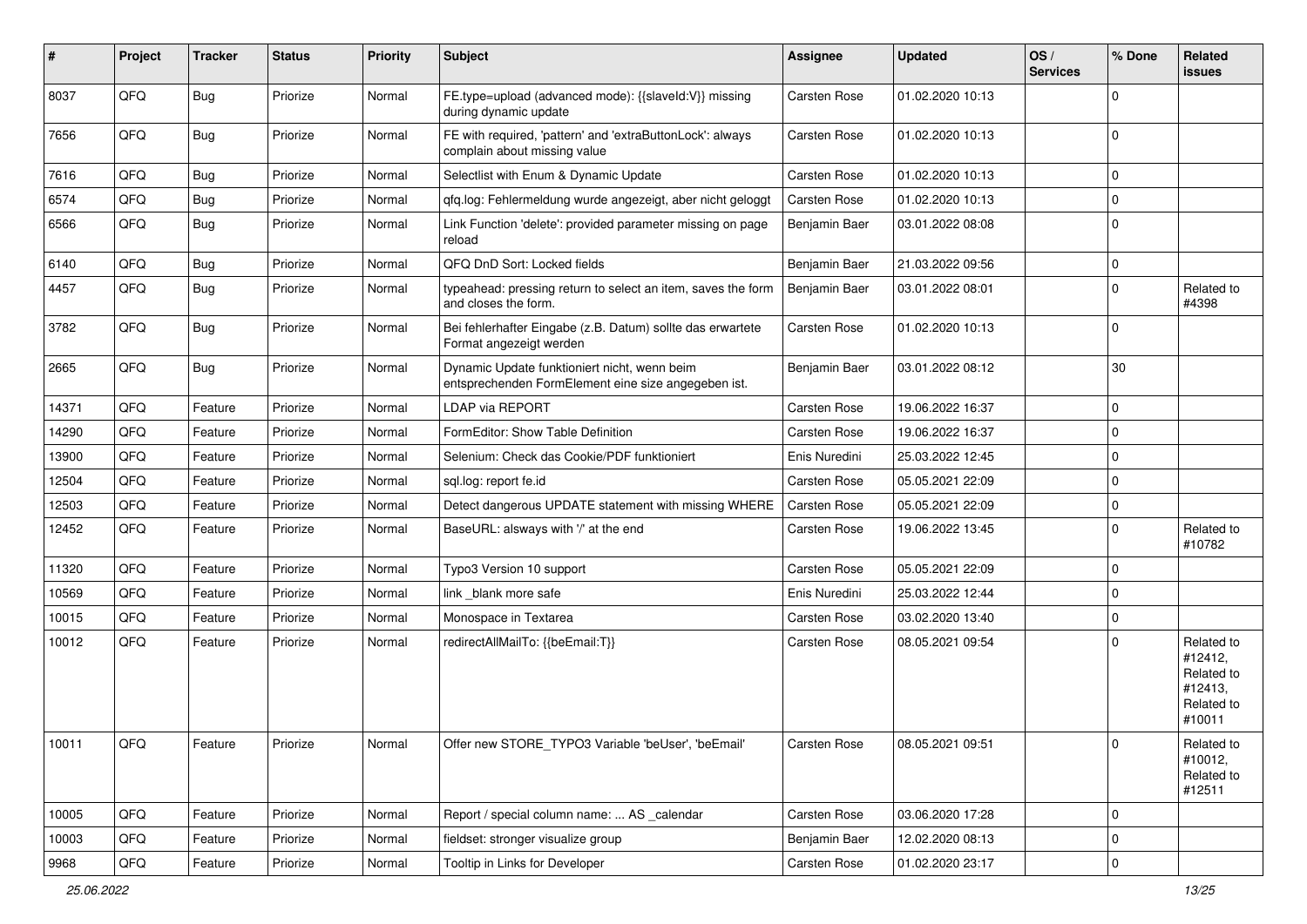| #    | <b>Project</b> | <b>Tracker</b> | <b>Status</b> | <b>Priority</b> | Subject                                                                                             | Assignee      | <b>Updated</b>   | OS/<br><b>Services</b> | % Done      | Related<br><b>issues</b> |
|------|----------------|----------------|---------------|-----------------|-----------------------------------------------------------------------------------------------------|---------------|------------------|------------------------|-------------|--------------------------|
| 9928 | QFQ            | Feature        | Priorize      | Normal          | SpecialColumnName: a) Deprecated: ' AS "_+tag " ', b)<br>New: ' AS "_ <tag1><tag2>" '</tag2></tag1> | Carsten Rose  | 01.02.2020 23:17 |                        | $\Omega$    | Related to<br>#9929      |
| 9900 | QFQ            | Feature        | Priorize      | Normal          | Generic API Call: tt-content record >> JSON                                                         | Carsten Rose  | 01.02.2020 10:13 |                        | $\mathbf 0$ |                          |
| 9668 | QFQ            | Feature        | Priorize      | Normal          | Form.mode: rename 'hidden' to 'hide'                                                                | Carsten Rose  | 05.05.2021 22:14 |                        | $\Omega$    | Related to<br>#6437      |
| 9394 | QFQ            | Feature        | Priorize      | Normal          | REST: allow for non numerical ids in get requests                                                   | Carsten Rose  | 05.05.2021 22:10 |                        | $\mathbf 0$ |                          |
| 9346 | QFQ            | Feature        | Priorize      | Normal          | beforeSave: check if an upload is given                                                             | Carsten Rose  | 11.06.2021 21:18 |                        | $\mathbf 0$ |                          |
| 9135 | QFQ            | Feature        | Priorize      | Normal          | Progress Bar generic / replace old hourglass download<br>popup                                      | Benjamin Baer | 03.01.2022 07:43 |                        | $\Omega$    |                          |
| 8963 | QFQ            | Feature        | Priorize      | Normal          | Setting values in a store: flexible way                                                             | Carsten Rose  | 05.05.2021 22:10 |                        | $\mathbf 0$ | Related to<br>#8975      |
| 8585 | QFQ            | Feature        | Priorize      | Normal          | Enhance Error message for 'unknown form'                                                            | Carsten Rose  | 01.02.2020 10:13 |                        | $\mathbf 0$ |                          |
| 8584 | QFQ            | Feature        | Priorize      | Normal          | FE 'Action' - never assign to Container (except Template<br>Group)                                  | Carsten Rose  | 01.02.2020 10:13 |                        | $\Omega$    |                          |
| 8277 | QFQ            | Feature        | Priorize      | Normal          | fe.parameter.default=                                                                               | Carsten Rose  | 01.02.2020 23:17 |                        | $\Omega$    | Related to<br>#8113      |
| 8044 | QFQ            | Feature        | Priorize      | Normal          | Transaction: a) Form, b) Report                                                                     | Carsten Rose  | 05.05.2021 22:14 |                        | $\Omega$    | Related to<br>#8043      |
| 8034 | QFQ            | Feature        | Priorize      | Normal          | FormElement 'data': 22.22.2222 should not be accepted                                               | Carsten Rose  | 01.02.2020 10:13 |                        | $\mathbf 0$ |                          |
| 7965 | QFQ            | Feature        | Priorize      | Normal          | Input type 'text' with visual format - currency                                                     | Benjamin Baer | 03.01.2022 07:45 |                        | $\mathbf 0$ |                          |
| 7730 | QFQ            | Feature        | Priorize      | Normal          | SELECT Box: title in between                                                                        | Benjamin Baer | 01.02.2020 23:22 |                        | $\mathbf 0$ |                          |
| 7630 | QFQ            | Feature        | Priorize      | Normal          | detailed error message for simple upload                                                            | Carsten Rose  | 01.02.2020 10:13 |                        | $\mathbf 0$ |                          |
| 7522 | QFQ            | Feature        | Priorize      | Normal          | Inserting default index.html to folder (Avoid Apache<br>Indexing)                                   | Carsten Rose  | 01.02.2020 10:13 |                        | $\Omega$    |                          |
| 7290 | QFQ            | Feature        | Priorize      | Normal          | FormEditor: title as textarea if LEN(title)>60                                                      | Carsten Rose  | 01.02.2020 10:13 |                        | $\mathbf 0$ | Blocked by<br>#7682      |
| 7217 | QFQ            | Feature        | Priorize      | Normal          | Download: notice User if `_sip=?` is missing                                                        | Carsten Rose  | 01.02.2020 10:13 |                        | $\mathbf 0$ |                          |
| 6998 | QFQ            | Feature        | Priorize      | Normal          | Form: with debug=on show column information as tooltip of<br>column label                           | Carsten Rose  | 01.02.2020 10:13 |                        | $\mathbf 0$ |                          |
| 6870 | QFQ            | Feature        | Priorize      | Normal          | Click on '_link' triggers an API call                                                               | Benjamin Baer | 03.01.2022 08:25 |                        | $\mathbf 0$ |                          |
| 6801 | QFQ            | Feature        | Priorize      | Normal          | Fabric: Maximize / FullIscreen                                                                      | Benjamin Baer | 21.03.2022 09:56 |                        | $\pmb{0}$   |                          |
| 6224 | QFQ            | Feature        | Priorize      | Normal          | Dynamic update: fade in/out fields                                                                  | Benjamin Baer | 21.03.2022 09:50 |                        | $\mathbf 0$ |                          |
| 5942 | QFQ            | Feature        | Priorize      | Normal          | 'L' and 'type': append to links, generate via '_link' by using 'u:'                                 | Carsten Rose  | 01.02.2020 10:13 |                        | $\mathbf 0$ |                          |
| 5562 | QFQ            | Feature        | Priorize      | Normal          | Drag'n'Drop fuer Uploads                                                                            | Benjamin Baer | 21.03.2022 09:52 |                        | $\mathbf 0$ | Related to<br>#9706      |
| 5366 | QFQ            | Feature        | Priorize      | Normal          | Saving with keyboard shortcuts                                                                      | Benjamin Baer | 21.03.2022 09:47 |                        | $\mathbf 0$ |                          |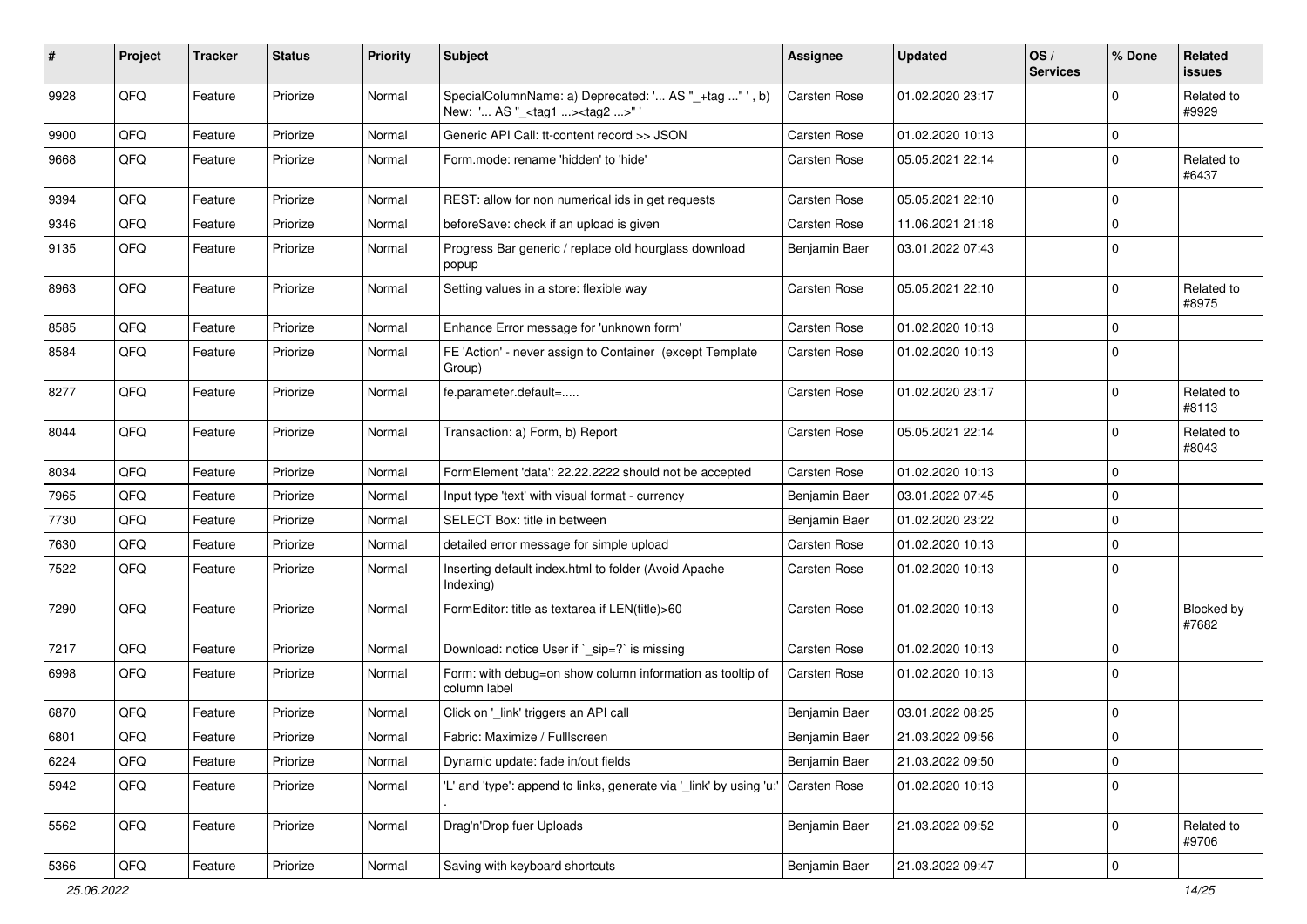| $\vert$ # | Project | <b>Tracker</b> | <b>Status</b> | <b>Priority</b> | Subject                                                                                 | Assignee       | <b>Updated</b>   | OS/<br><b>Services</b> | % Done       | Related<br>issues                                                                                                                                                     |
|-----------|---------|----------------|---------------|-----------------|-----------------------------------------------------------------------------------------|----------------|------------------|------------------------|--------------|-----------------------------------------------------------------------------------------------------------------------------------------------------------------------|
| 3867      | QFQ     | Feature        | Priorize      | Normal          | Readonly Formular: Template Groups add/delete<br>ausbeldnen                             | Carsten Rose   | 05.05.2021 22:12 |                        | $\mathbf{0}$ |                                                                                                                                                                       |
| 12463     | QFQ     | Bug            | ToDo          | High            | QFQ Function: 'function' and 'sql' on same level - output of<br>sal is shown two times. | Carsten Rose   | 15.12.2021 16:31 |                        | $\pmb{0}$    |                                                                                                                                                                       |
| 12395     | QFQ     | Bug            | ToDo          | High            | QFQ Function: Result two times shown                                                    | Carsten Rose   | 18.02.2022 08:59 |                        | $\pmb{0}$    |                                                                                                                                                                       |
| 7602      | QFQ     | Feature        | ToDo          | High            | Multi Select: with checkboxes                                                           | Benjamin Baer  | 22.03.2022 09:07 |                        | $\pmb{0}$    |                                                                                                                                                                       |
| 14303     | QFQ     | Bug            | ToDo          | Normal          | datetime broken with picker                                                             | Enis Nuredini  | 17.06.2022 09:02 |                        | $\pmb{0}$    | Related to<br>#12630                                                                                                                                                  |
| 13899     | QFQ     | Bug            | ToDo          | Normal          | Selenium: zum laufen bringen                                                            | Enis Nuredini  | 25.03.2022 10:24 |                        | $\pmb{0}$    |                                                                                                                                                                       |
| 14320     | QFQ     | Feature        | ToDo          | Normal          | Allow specific HTML Tags and Attributes: general, TinyMCE                               | Enis Nuredini  | 17.06.2022 10:44 |                        | $\mathbf{0}$ | Related to<br>#12664,<br>Related to<br>#12039,<br>Related to<br>#11702,<br>Related to<br>#7239,<br>Related to<br>#3708,<br>Related to<br>#3646.<br>Related to<br>#880 |
| 12262     | QFQ     | Feature        | ToDo          | Normal          | Form buttons on top: more customable                                                    | Enis Nuredini  | 17.06.2022 10:44 |                        | $\mathbf{0}$ | Related to<br>#13945, Has<br>duplicate<br>#4046, Has<br>duplicate<br>#10080                                                                                           |
| 12508     | QFQ     | Bug            | In Progress   | High            | qfq Form: sendMail                                                                      | Karin Niffeler | 19.03.2022 17:48 |                        | $\pmb{0}$    |                                                                                                                                                                       |
| 9789      | QFQ     | Bug            | In Progress   | High            | Record Lock: release to early on 'leave page'                                           | Carsten Rose   | 10.01.2022 09:25 |                        | 100          | Related to<br>#10081,<br>Related to<br>#9173,<br>Related to<br>#8702                                                                                                  |
| 9517      | QFQ     | Feature        | In Progress   | High            | Input multiple tags with typeahead                                                      | Carsten Rose   | 03.05.2021 21:14 |                        | 40           | Related to<br>#10150                                                                                                                                                  |
| 14323     | QFQ     | Bug            | In Progress   | Normal          | Report: render=both single - no impact                                                  | Carsten Rose   | 19.06.2022 18:31 |                        | 0            |                                                                                                                                                                       |
| 14175     | QFQ     | Bug            | In Progress   | Normal          | Opening a form with no QFQ Session cookie fails                                         | Carsten Rose   | 03.06.2022 10:40 |                        | $\pmb{0}$    |                                                                                                                                                                       |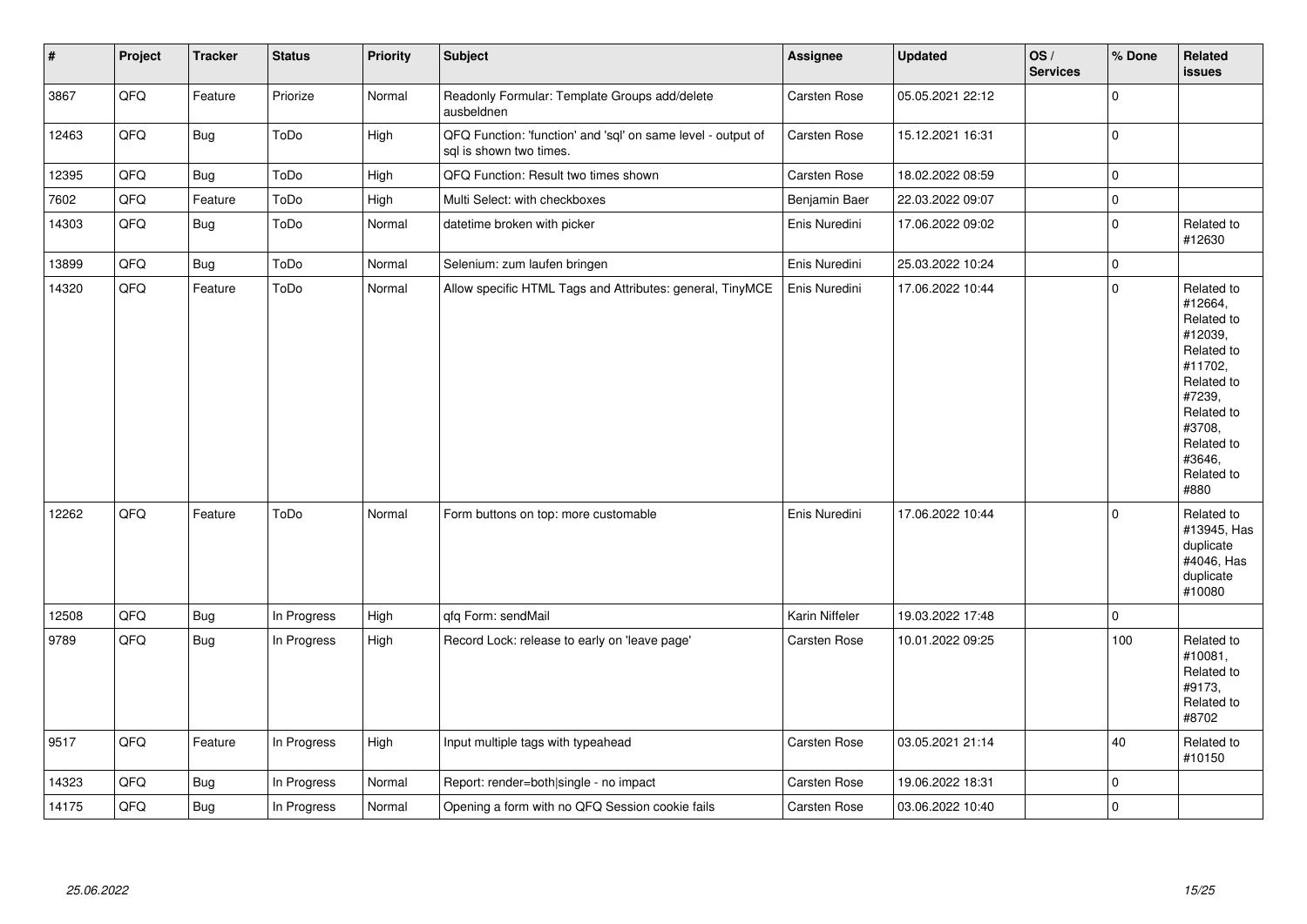| $\vert$ # | Project | <b>Tracker</b> | <b>Status</b>              | <b>Priority</b> | <b>Subject</b>                                                         | <b>Assignee</b> | <b>Updated</b>   | OS/<br><b>Services</b> | % Done      | Related<br>issues                                                                                                              |
|-----------|---------|----------------|----------------------------|-----------------|------------------------------------------------------------------------|-----------------|------------------|------------------------|-------------|--------------------------------------------------------------------------------------------------------------------------------|
| 11517     | QFQ     | <b>Bug</b>     | In Progress                | Normal          | extraButtonInfo Broken for multiple FormElements                       | Carsten Rose    | 12.05.2022 13:12 |                        | $\Omega$    | Related to<br>#7890,<br>Related to<br>#3811, Has<br>duplicate<br>#10905, Has<br>duplicate<br>#10553, Has<br>duplicate<br>#6779 |
| 10661     | QFQ     | <b>Bug</b>     | In Progress                | Normal          | Typo3 Warnungen                                                        | Carsten Rose    | 07.09.2021 13:23 |                        | $\mathbf 0$ | Related to<br>#12440                                                                                                           |
| 9691      | QFQ     | Bug            | In Progress                | Normal          | Checkbox: dynamic update > readonly                                    | Carsten Rose    | 01.02.2020 23:22 |                        | 50          | Related to<br>#9834                                                                                                            |
| 13330     | QFQ     | Feature        | In Progress                | Normal          | Multi Form: Upload                                                     | Carsten Rose    | 07.11.2021 12:40 |                        | 50          | Related to<br>#9706                                                                                                            |
| 12630     | QFQ     | Feature        | In Progress                | Normal          | Input: date[time]: min / max values                                    | Enis Nuredini   | 20.06.2022 18:31 |                        | 0           | Related to<br>#10096,<br>Related to<br>#14302,<br>Related to<br>#14303                                                         |
| 12440     | QFQ     | Feature        | In Progress                | Normal          | Typo3 V10 upgrade (durchfuehren und testen)                            | Carsten Rose    | 21.03.2022 09:53 |                        | 50          | Related to<br>#12357,<br>Related to<br>#12067,<br>Related to<br>#10661                                                         |
| 12439     | QFQ     | Feature        | In Progress                | Normal          | TinyMCE Paste from Word & Character Count/Limit                        | Carsten Rose    | 05.05.2021 22:15 |                        | $\mathbf 0$ |                                                                                                                                |
| 11980     | QFQ     | Feature        | In Progress                | Normal          | protected verzeichnis MUSS geschützt werden                            | Carsten Rose    | 07.09.2021 13:30 |                        | 0           |                                                                                                                                |
| 11076     | QFQ     | Feature        | In Progress                | Normal          | SELECT  AS _websocket                                                  | Carsten Rose    | 30.08.2020 17:49 |                        | 0           |                                                                                                                                |
| 10793     | QFQ     | Feature        | In Progress                | Normal          | <b>Update NPM Packages</b>                                             | Carsten Rose    | 07.09.2021 13:25 |                        | $30\,$      |                                                                                                                                |
| 10443     | QFQ     | Feature        | In Progress                | Normal          | Konzept_api / _live                                                    | Carsten Rose    | 07.05.2020 09:39 |                        | 0           |                                                                                                                                |
| 6250      | QFQ     | Feature        | In Progress                | Normal          | Enhance layout: a) Subrecord, b) Subrecord-Title                       | Carsten Rose    | 01.02.2020 23:22 |                        | $\mathbf 0$ | Related to<br>#5391                                                                                                            |
| 5695      | QFQ     | Feature        | In Progress                | Normal          | Multiform                                                              | Carsten Rose    | 02.01.2021 18:38 |                        | $\mathbf 0$ |                                                                                                                                |
| 4194      | QFQ     | Feature        | In Progress                | Normal          | Bootstrap 4 ist jetzt offiziel                                         |                 | 03.05.2021 20:47 |                        | 0           | Related to<br>#10114                                                                                                           |
| 13566     | QFO     | Feature        | Ready to sync<br>(develop) | Normal          | Delete config-example.qfq.php file                                     | Carsten Rose    | 23.12.2021 09:25 |                        | 0           |                                                                                                                                |
| 11630     | QFO     | <b>Bug</b>     | Feedback                   | High            | Bitte check ob CALL() in 20.11.0 noch so funktioniert wie in<br>20.4.1 | Enis Nuredini   | 28.05.2022 13:45 |                        | $\pmb{0}$   | Related to<br>#11325                                                                                                           |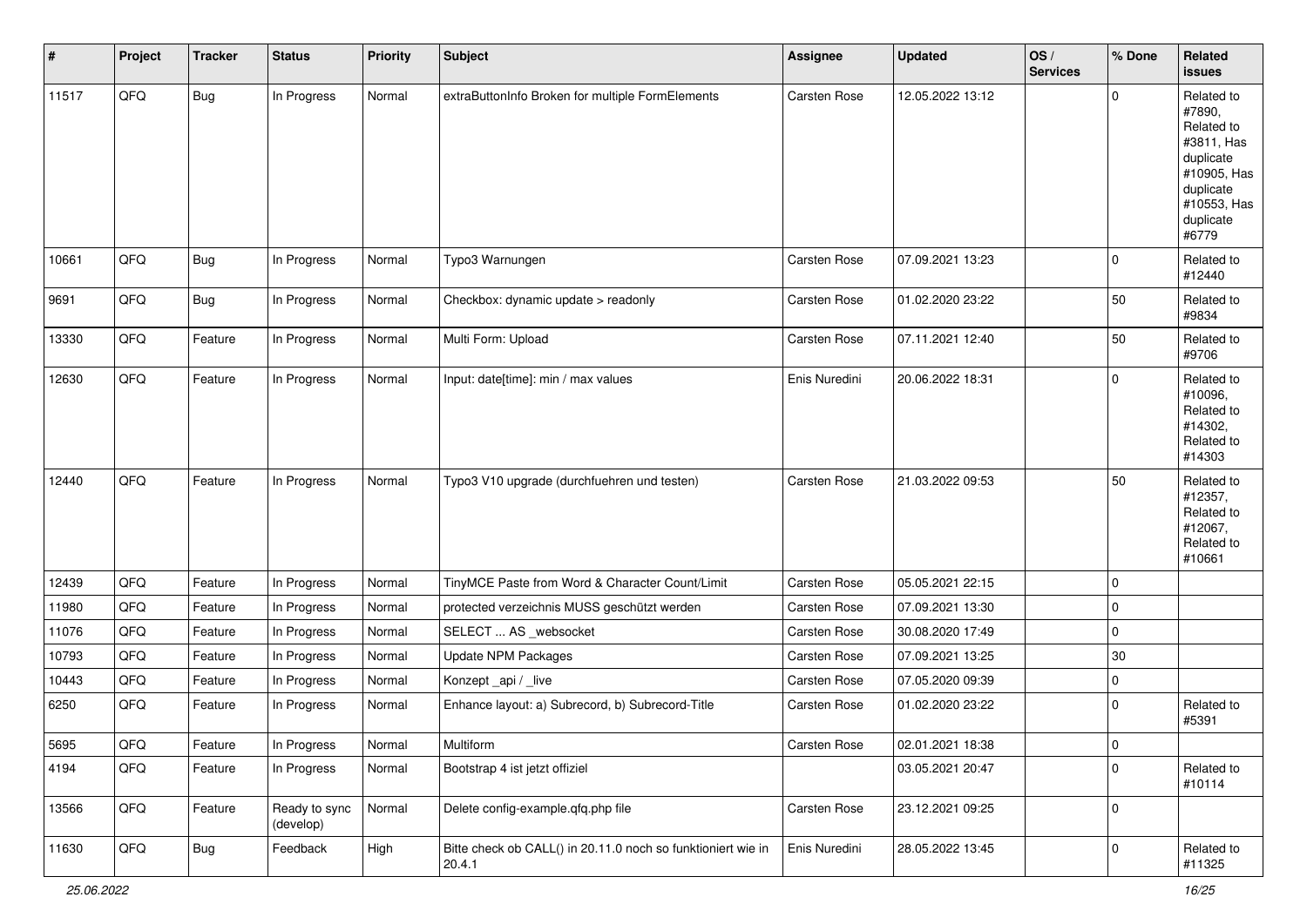| ∦     | Project | <b>Tracker</b> | <b>Status</b>     | <b>Priority</b> | Subject                                                                                                | Assignee          | <b>Updated</b>   | OS/<br><b>Services</b> | % Done      | <b>Related</b><br><b>issues</b>             |
|-------|---------|----------------|-------------------|-----------------|--------------------------------------------------------------------------------------------------------|-------------------|------------------|------------------------|-------------|---------------------------------------------|
| 9548  | QFQ     | Feature        | Feedback          | High            | FormElement: Pattern mismatch - optional report only on<br>focus lost                                  | Benjamin Baer     | 03.05.2021 21:14 |                        | $\Omega$    |                                             |
| 9052  | QFQ     | Feature        | Feedback          | High            | Report: CodeMirror with SQL Syntax Highlight in FE                                                     | Enis Nuredini     | 08.06.2022 10:25 |                        | $\Omega$    |                                             |
| 13767 | QFQ     | Bug            | Feedback          | Normal          | date/time-picker: required shows up/down button orange                                                 | Enis Nuredini     | 16.05.2022 23:16 |                        | $\Omega$    |                                             |
| 12546 | QFQ     | Bug            | Feedback          | Normal          | Branch 'Development' - Unit Tests mit dirty workaround<br>angepasst                                    | Carsten Rose      | 19.03.2022 17:48 |                        | $\Omega$    |                                             |
| 11347 | QFQ     | Bug            | Feedback          | Normal          | If Bedingungen funktionieren nicht korrekt                                                             | Christoph Fuchs   | 21.03.2021 20:37 |                        | $\mathbf 0$ |                                             |
| 9898  | QFQ     | Bug            | Feedback          | Normal          | Formular trotz Timeout gespeichert                                                                     | Benjamin Baer     | 01.02.2020 15:56 |                        | $\Omega$    |                                             |
| 9535  | QFQ     | <b>Bug</b>     | Feedback          | Normal          | Report:  AS '_vertical' - column to wide - vertical >> rot45,<br>rot90                                 | Benjamin Baer     | 01.02.2020 15:56 |                        | $\mathbf 0$ |                                             |
| 8316  | QFQ     | Bug            | Feedback          | Normal          | Documentation/Behaviour for Nested Queries and<br>Record-Store confusing                               | Nicola Chiapolini | 20.11.2019 09:14 |                        | $\mathbf 0$ |                                             |
| 13572 | QFQ     | Feature        | Feedback          | Normal          | Form Load: misleading error message on trying to load non<br>existent primary record                   | Enis Nuredini     | 16.05.2022 23:16 |                        | 100         |                                             |
| 12584 | QFQ     | Feature        | Feedback          | Normal          | T3 v10 migration script: replace alias-patterns (v11)                                                  | Carsten Rose      | 28.05.2022 11:12 |                        | 100         |                                             |
| 10782 | QFQ     | Feature        | Feedback          | Normal          | Tiny MCE: Image Upload                                                                                 | Enis Nuredini     | 16.05.2022 23:16 |                        | $\Omega$    | Related to<br>#12452                        |
| 10124 | QFQ     | Feature        | Feedback          | Normal          | gfg AAI-Login                                                                                          | Karin Niffeler    | 07.05.2020 09:36 |                        | $\mathbf 0$ |                                             |
| 5894  | QFQ     | Feature        | Feedback          | Normal          | Typeahead in Report: show/hide rows dynamically                                                        | Carsten Rose      | 18.02.2022 08:50 |                        | $\Omega$    | Related to<br>#5893.<br>Related to<br>#5885 |
| 880   | QFQ     | Feature        | Some day<br>maybe | Urgent          | Security: PHP, SQL Injection, XSS                                                                      |                   | 03.05.2021 21:14 |                        | $\mathbf 0$ | Related to<br>#14320                        |
| 4279  | QFQ     | <b>Bug</b>     | Some day<br>maybe | High            | config.linkVars lost                                                                                   | Carsten Rose      | 03.05.2021 21:14 |                        | $\mathbf 0$ |                                             |
| 3570  | QFQ     | <b>Bug</b>     | Some day<br>maybe | High            | Formular mit prmitnew permitEdit=Always wird nicht<br>aufgerufen (ist leer)                            | Carsten Rose      | 03.05.2021 21:14 |                        | $\mathbf 0$ |                                             |
| 3109  | QFQ     | <b>Bug</b>     | Some day<br>maybe | High            | RealUrl: Links werden nicht korrekt gerendert                                                          | Carsten Rose      | 03.05.2021 21:14 |                        | $\mathbf 0$ |                                             |
| 3061  | QFQ     | <b>Bug</b>     | Some day<br>maybe | High            | winstitute: mysql connection durcheinander - nmhp17<br>(ag7)/QFQ arbeitet mit DB/Tabellen von biostat. | Carsten Rose      | 03.05.2021 21:14 |                        | $\mathbf 0$ |                                             |
| 4258  | QFQ     | Feature        | Some day<br>maybe | High            | System Defaults: Forms                                                                                 | Carsten Rose      | 03.05.2021 21:14 |                        | $\mathbf 0$ |                                             |
| 3990  | QFQ     | Feature        | Some day<br>maybe | High            | custom class definition: add space automatically                                                       | Carsten Rose      | 03.05.2021 21:14 |                        | $\mathbf 0$ |                                             |
| 3967  | QFQ     | Feature        | Some day<br>maybe | High            | Report: Checkbox, Radio, Dropdown, Input welches ohne<br>Submit funktioniert - 'Inline-Form'           | Carsten Rose      | 03.05.2021 21:14 |                        | $\mathbf 0$ |                                             |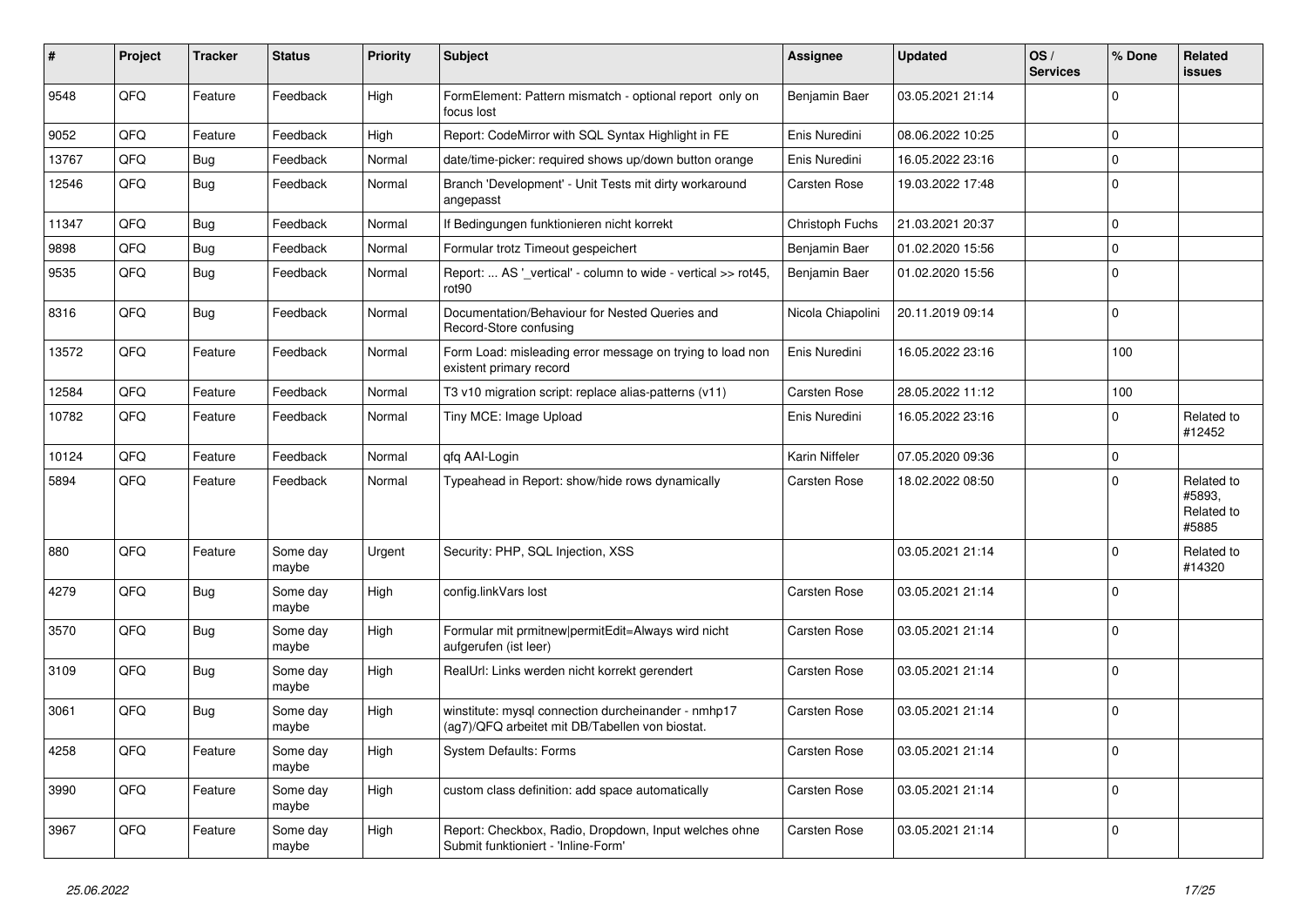| ∦    | Project | <b>Tracker</b> | <b>Status</b>     | <b>Priority</b> | Subject                                                                                                              | Assignee     | <b>Updated</b>   | OS/<br><b>Services</b> | % Done      | <b>Related</b><br><b>issues</b>                |
|------|---------|----------------|-------------------|-----------------|----------------------------------------------------------------------------------------------------------------------|--------------|------------------|------------------------|-------------|------------------------------------------------|
| 3848 | QFQ     | Feature        | Some day<br>maybe | High            | Antivirus check fuer Upload files in qfq?                                                                            | Carsten Rose | 03.05.2021 21:14 |                        | $\Omega$    | Related to<br>#4131                            |
| 9669 | QFQ     | Bug            | Some day<br>maybe | Normal          | Checkbox / Template Group: radio/checkbox visible broken<br>after 'add'                                              | Carsten Rose | 16.06.2021 13:47 |                        | $\mathbf 0$ | Related to<br>#8091                            |
| 9281 | QFQ     | <b>Bug</b>     | Some day<br>maybe | Normal          | Allow STRICT_TRANS_TABLES                                                                                            | Carsten Rose | 02.01.2021 18:43 |                        | $\Omega$    |                                                |
| 9126 | QFQ     | <b>Bug</b>     | Some day<br>maybe | Normal          | hidden Form elements are present in page source                                                                      |              | 02.01.2021 18:41 |                        | $\mathbf 0$ |                                                |
| 9024 | QFQ     | <b>Bug</b>     | Some day<br>maybe | Normal          | QFQ Einarbeitung                                                                                                     |              | 01.02.2020 15:56 |                        | $\mathbf 0$ |                                                |
| 9020 | QFQ     | <b>Bug</b>     | Some day<br>maybe | Normal          | radio mit buttonClass und dynamicUpdate lassen sich nicht<br>kombinieren                                             |              | 11.12.2019 16:01 |                        | $\Omega$    |                                                |
| 8106 | QFQ     | <b>Bug</b>     | Some day<br>maybe | Normal          | Dynamic Update: Feld kann nicht auf empty zurückgesetzt<br>werden                                                    | Carsten Rose | 11.12.2019 16:01 |                        | $\mathbf 0$ |                                                |
| 7402 | QFQ     | <b>Bug</b>     | Some day<br>maybe | Normal          | thumbnail cache: outdated picture when permission denied<br>and permission resolved.                                 |              | 01.02.2020 23:20 |                        | $\mathbf 0$ |                                                |
| 7281 | QFQ     | <b>Bug</b>     | Some day<br>maybe | Normal          | Subrecords: on large screen separator line too short                                                                 |              | 01.02.2020 23:19 |                        | $\mathbf 0$ |                                                |
| 7101 | QFQ     | Bug            | Some day<br>maybe | Normal          | 'form' in SIP and 'report' - breaks                                                                                  |              | 01.02.2020 23:20 |                        | $\mathbf 0$ |                                                |
| 5991 | QFQ     | <b>Bug</b>     | Some day<br>maybe | Normal          | URLs with ' ' or long parameter are problematic                                                                      | Carsten Rose | 01.02.2020 23:19 |                        | $\mathbf 0$ |                                                |
| 5877 | QFQ     | <b>Bug</b>     | Some day<br>maybe | Normal          | FE.type=note:bsColumn strange behaviour                                                                              |              | 01.02.2020 23:19 |                        | $\mathbf 0$ |                                                |
| 5768 | QFQ     | Bug            | Some day<br>maybe | Normal          | '{{pageLanguage:T}}' missing if QFQ is called via api                                                                | Carsten Rose | 01.02.2020 23:19 |                        | $\Omega$    |                                                |
| 5706 | QFQ     | <b>Bug</b>     | Some day<br>maybe | Normal          | upload: fileDestination needs to be sanatized                                                                        | Carsten Rose | 01.02.2020 23:19 |                        | $\mathbf 0$ |                                                |
| 5557 | QFQ     | <b>Bug</b>     | Some day<br>maybe | Normal          | Form load: STORE_RECORD filled, but should be empty                                                                  | Carsten Rose | 01.02.2020 23:19 |                        | $\mathbf 0$ |                                                |
| 5021 | QFQ     | Bug            | Some day<br>maybe | Normal          | FE.typ=extra - during save displays error 'datum2' already<br>filled in STORE SIP - the value is stored nevertheless | Carsten Rose | 01.02.2020 23:19 |                        | $\mathbf 0$ | Related to<br>#3875                            |
| 4771 | QFQ     | Bug            | Some day<br>maybe | Normal          | gfg: select-down-values empty after save (edit-form for<br>program administrators)                                   | Carsten Rose | 01.02.2020 23:20 |                        | $\Omega$    | Related to<br>#4549, Has<br>duplicate<br>#4282 |
| 4659 | QFQ     | <b>Bug</b>     | Some day<br>maybe | Normal          | infoButtonExtra                                                                                                      | Carsten Rose | 01.02.2020 23:20 |                        | $\mathbf 0$ |                                                |
| 4651 | QFQ     | <b>Bug</b>     | Some day<br>maybe | Normal          | "Loading document" Modal wird angezeigt bei uzhcd type=2<br>Ansicht                                                  | Carsten Rose | 01.02.2020 23:20 |                        | $\mathbf 0$ |                                                |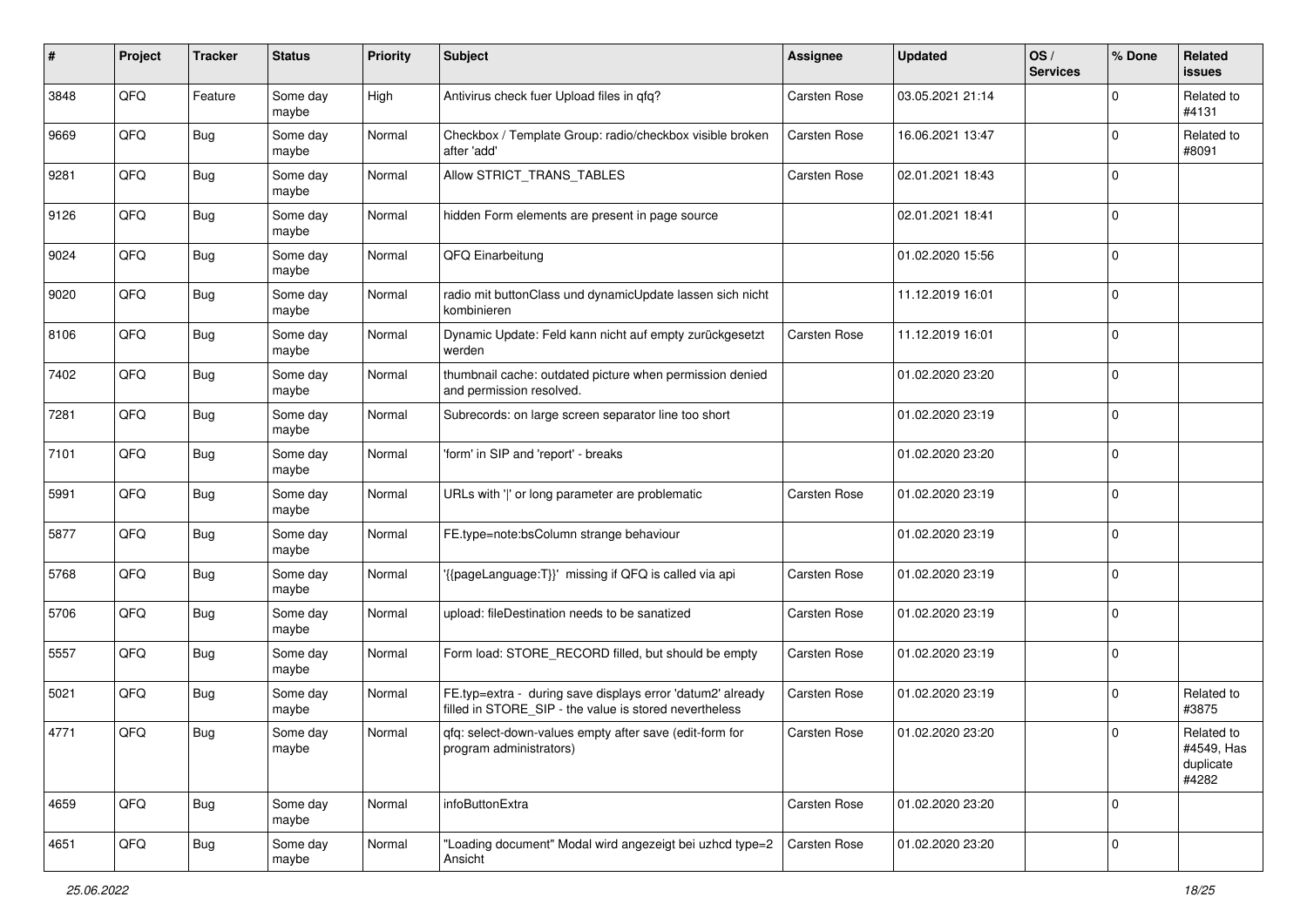| #    | Project | <b>Tracker</b> | <b>Status</b>     | <b>Priority</b> | <b>Subject</b>                                                                                                                                           | <b>Assignee</b>     | <b>Updated</b>   | OS/<br><b>Services</b> | % Done      | Related<br><b>issues</b>                    |
|------|---------|----------------|-------------------|-----------------|----------------------------------------------------------------------------------------------------------------------------------------------------------|---------------------|------------------|------------------------|-------------|---------------------------------------------|
| 4583 | QFQ     | <b>Bug</b>     | Some day<br>maybe | Normal          | Dynamic Update bei TypeAhead Feldern                                                                                                                     | <b>Carsten Rose</b> | 01.02.2020 23:19 |                        | $\mathbf 0$ |                                             |
| 4549 | QFQ     | Bug            | Some day<br>maybe | Normal          | TemplateGroups: FE.type SELECT loose selected value<br>after save                                                                                        | <b>Carsten Rose</b> | 01.02.2020 23:20 |                        | $\mathbf 0$ | Related to<br>#4548.<br>Related to<br>#4771 |
| 4546 | QFQ     | <b>Bug</b>     | Some day<br>maybe | Normal          | NH: SIP storage is destroyed                                                                                                                             |                     | 01.02.2020 23:20 |                        | $\Omega$    |                                             |
| 4528 | QFQ     | <b>Bug</b>     | Some day<br>maybe | Normal          | extraButtonLock mit SQLAhead Bug                                                                                                                         | <b>Carsten Rose</b> | 01.02.2020 23:19 |                        | $\Omega$    |                                             |
| 4454 | QFQ     | <b>Bug</b>     | Some day<br>maybe | Normal          | Required Elements: multiple elements in a row - whole row<br>marked if only one input is empty.                                                          | Benjamin Baer       | 01.02.2020 23:20 |                        | $\mathbf 0$ |                                             |
| 4441 | QFQ     | <b>Bug</b>     | Some day<br>maybe | Normal          | \$ SERVER Vars sollten nur aus dem Store genommen<br>werden - Code entsprechend anpassen.                                                                |                     | 11.12.2019 16:02 |                        | $\mathbf 0$ |                                             |
| 4398 | QFQ     | Bug            | Some day<br>maybe | Normal          | Typeahead: mouse click in a prefilled input opens a single<br>item dropdown with the current value - click on it seems to<br>set the value, not the key. | Benjamin Baer       | 01.02.2020 23:20 |                        | $\mathbf 0$ | Related to<br>#4457                         |
| 4328 | QFQ     | <b>Bug</b>     | Some day<br>maybe | Normal          | Error Message: Show FE name/number on problems in FE                                                                                                     | Carsten Rose        | 01.02.2020 23:20 |                        | $\mathbf 0$ |                                             |
| 4293 | QFQ     | <b>Bug</b>     | Some day<br>maybe | Normal          | Download broken if token 'd:' is missing - but no error<br>message                                                                                       | Carsten Rose        | 11.12.2019 16:03 |                        | $\mathbf 0$ | Related to<br>#7514                         |
| 4138 | QFQ     | <b>Bug</b>     | Some day<br>maybe | Normal          | style fehlt                                                                                                                                              |                     | 11.12.2019 16:03 |                        | $\mathbf 0$ |                                             |
| 4122 | QFQ     | Bug            | Some day<br>maybe | Normal          | file: Render Mode hat keinen Effekt                                                                                                                      |                     | 11.12.2019 16:03 |                        | $\mathbf 0$ |                                             |
| 4092 | QFQ     | Bug            | Some day<br>maybe | Normal          | 1) Logging verbessern wann welches FE warum ausgefuehrt   Carsten Rose<br>wird, 2) Documentation: Best Practice Template Group                           |                     | 01.02.2020 23:19 |                        | $\mathbf 0$ | Related to<br>#3504                         |
| 4008 | QFQ     | <b>Bug</b>     | Some day<br>maybe | Normal          | FormElemen.type=sendmail: wrong 'TO' if 'real<br>name <rea@mail.to>' is used</rea@mail.to>                                                               | <b>Carsten Rose</b> | 11.12.2019 16:03 |                        | $\mathbf 0$ |                                             |
| 3895 | QFQ     | Bug            | Some day<br>maybe | Normal          | typeahead pedantic: on lehrkredit Idap webpass - if only one<br>person is in dropdown, such person can't be selected                                     | Carsten Rose        | 11.12.2019 16:03 |                        | $\pmb{0}$   |                                             |
| 3882 | QFQ     | <b>Bug</b>     | Some day<br>maybe | Normal          | templateGroup: disable 'add' if limit is reached - funktioniert<br>nicht wenn bereits records existierten                                                | Carsten Rose        | 11.12.2019 16:03 |                        | $\mathbf 0$ |                                             |
| 3811 | QFQ     | <b>Bug</b>     | Some day<br>maybe | Normal          | Dynamic Update: extraButtonInfo - Text aktualisieren                                                                                                     | Carsten Rose        | 11.12.2019 16:03 |                        | $\mathbf 0$ | Related to<br>#11517                        |
| 3750 | QFQ     | <b>Bug</b>     | Some day<br>maybe | Normal          | FE in a row: if one violates check, all are red                                                                                                          | <b>Carsten Rose</b> | 11.12.2019 16:03 |                        | $\mathbf 0$ |                                             |
| 3682 | QFQ     | <b>Bug</b>     | Some day<br>maybe | Normal          | Dynamic update: Radio buttons                                                                                                                            | <b>Carsten Rose</b> | 11.12.2019 16:02 |                        | $\mathbf 0$ |                                             |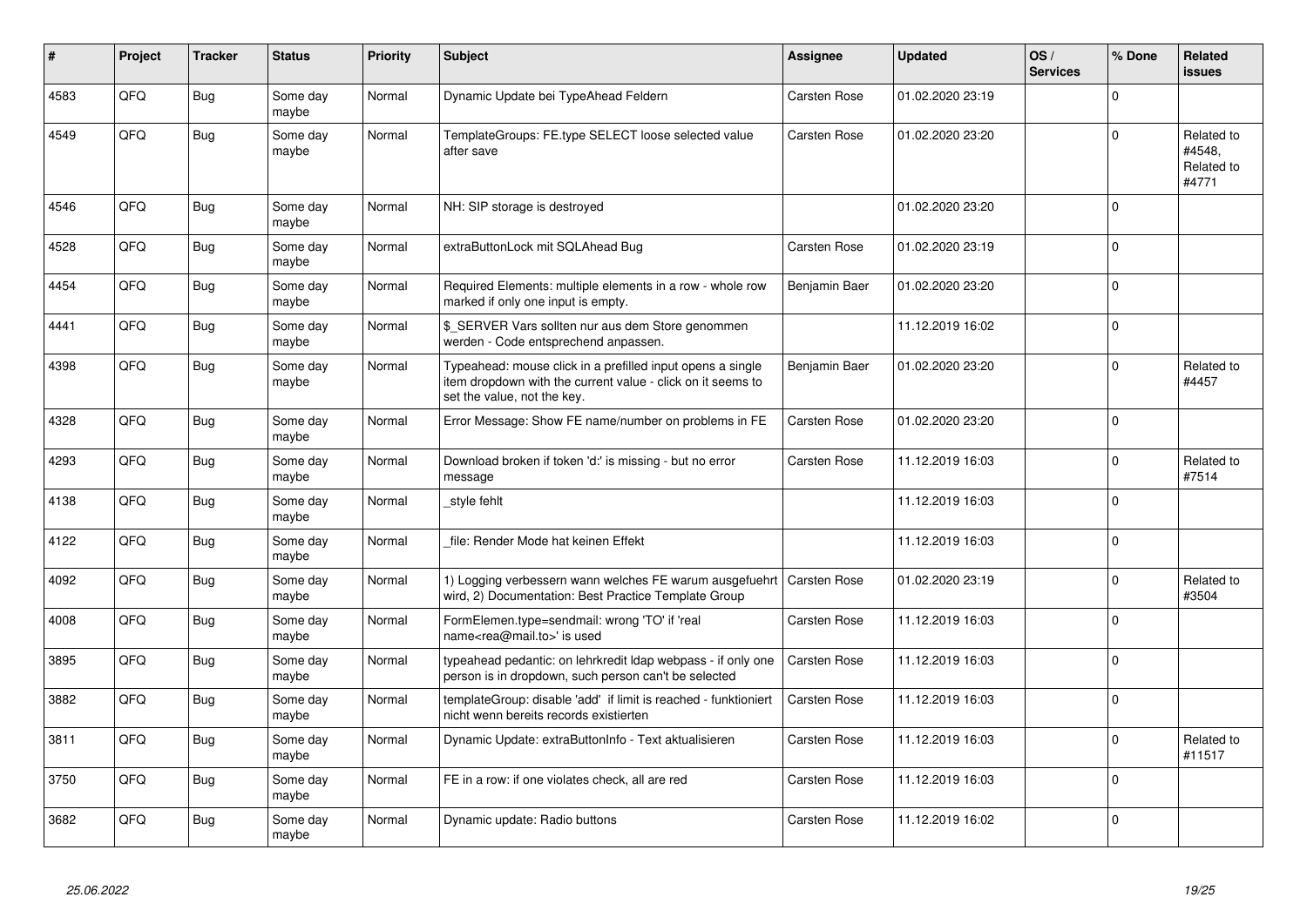| $\vert$ # | Project | <b>Tracker</b> | <b>Status</b>     | <b>Priority</b> | <b>Subject</b>                                                                                                                | <b>Assignee</b> | <b>Updated</b>   | OS/<br><b>Services</b> | % Done      | Related<br>issues                                                     |
|-----------|---------|----------------|-------------------|-----------------|-------------------------------------------------------------------------------------------------------------------------------|-----------------|------------------|------------------------|-------------|-----------------------------------------------------------------------|
| 3613      | QFQ     | Bug            | Some day<br>maybe | Normal          | note /note unchecked -> note div (col-md) wird weiterhin<br>gerendert                                                         | Elias Villiger  | 01.02.2020 23:19 |                        | 100         |                                                                       |
| 3588      | QFQ     | Bug            | Some day<br>maybe | Normal          | templateGroup: versteckte Elemente werden weiterhin<br>gespeichert.                                                           | Carsten Rose    | 11.12.2019 16:02 |                        | $\mathbf 0$ |                                                                       |
| 3349      | QFQ     | Bug            | Some day<br>maybe | Normal          | config.qfq.ini: a) vertraegt keine '=' im Value (z.B. Passwort),<br>b) Values sollten in ticks einschliessbar sein (spaces, ) | Carsten Rose    | 11.12.2019 16:02 |                        | $\Omega$    |                                                                       |
| 3130      | QFQ     | <b>Bug</b>     | Some day<br>maybe | Normal          | Debug Info's nicht korrekt nach 'New > Save'.                                                                                 | Carsten Rose    | 11.12.2019 16:03 |                        | $\Omega$    | Related to<br>#3253                                                   |
| 2643      | QFQ     | Bug            | Some day<br>maybe | Normal          | Zend / PHP Webinars anschauen                                                                                                 | Carsten Rose    | 01.02.2020 15:56 |                        | $\Omega$    |                                                                       |
| 2063      | QFQ     | Bug            | Some day<br>maybe | Normal          | Pills auf 'inaktiv' setzen falls keine Element auf dem Pill<br>sichtbar sind.                                                 | Benjamin Baer   | 11.12.2019 16:03 |                        | $\Omega$    | Related to<br>#3752                                                   |
| 13608     | QFQ     | Feature        | Some day<br>maybe | Normal          | Automatic Browser Language Redirect                                                                                           | Enis Nuredini   | 17.06.2022 08:35 |                        | $\Omega$    |                                                                       |
| 12611     | QFQ     | Feature        | Some day<br>maybe | Normal          | Refactoring: Bootstrap with Lazy Loading                                                                                      | Carsten Rose    | 08.06.2022 10:37 |                        | $\Omega$    | Related to<br>#12490,<br>Related to<br>#10013,<br>Related to<br>#7732 |
| 12337     | QFQ     | Feature        | Some day<br>maybe | Normal          | Database.php: better caching                                                                                                  | Carsten Rose    | 16.09.2021 15:10 |                        | $\Omega$    |                                                                       |
| 12315     | QFQ     | Feature        | Some day<br>maybe | Normal          | Form History (Diffs) / Backups                                                                                                | Carsten Rose    | 16.09.2021 15:10 |                        | $\Omega$    |                                                                       |
| 11323     | QFQ     | Feature        | Some day<br>maybe | Normal          | Report Frontend Editor Modal + Codemirror                                                                                     | Carsten Rose    | 16.09.2021 15:10 |                        | $\mathbf 0$ | Related to<br>#11036                                                  |
| 11322     | QFQ     | Feature        | Some day<br>maybe | Normal          | Form Element JSON - (multiline parameter field)                                                                               | Carsten Rose    | 16.09.2021 15:10 |                        | $\Omega$    |                                                                       |
| 11217     | QFQ     | Feature        | Some day<br>maybe | Normal          | <b>Extend Script Functionality</b>                                                                                            | Carsten Rose    | 16.09.2021 15:10 |                        | $\Omega$    |                                                                       |
| 11036     | QFQ     | Feature        | Some day<br>maybe | Normal          | inline report editor permissions                                                                                              | Carsten Rose    | 16.09.2021 15:09 |                        | $\mathbf 0$ | Related to<br>#11323                                                  |
| 10745     | QFQ     | Feature        | Some day<br>maybe | Normal          | Tablesorter Excel Export                                                                                                      | Carsten Rose    | 16.09.2021 15:09 |                        | $\Omega$    |                                                                       |
| 10738     | QFQ     | Feature        | Some day<br>maybe | Normal          | CORS headers for external API requests                                                                                        |                 | 10.06.2020 14:00 |                        | $\Omega$    |                                                                       |
| 10716     | QFQ     | Feature        | Some day<br>maybe | Normal          | Business Logic mit Externen Skripten                                                                                          | Carsten Rose    | 16.09.2021 15:10 |                        | $\Omega$    | Related to<br>#10713,<br>Related to<br>#8217                          |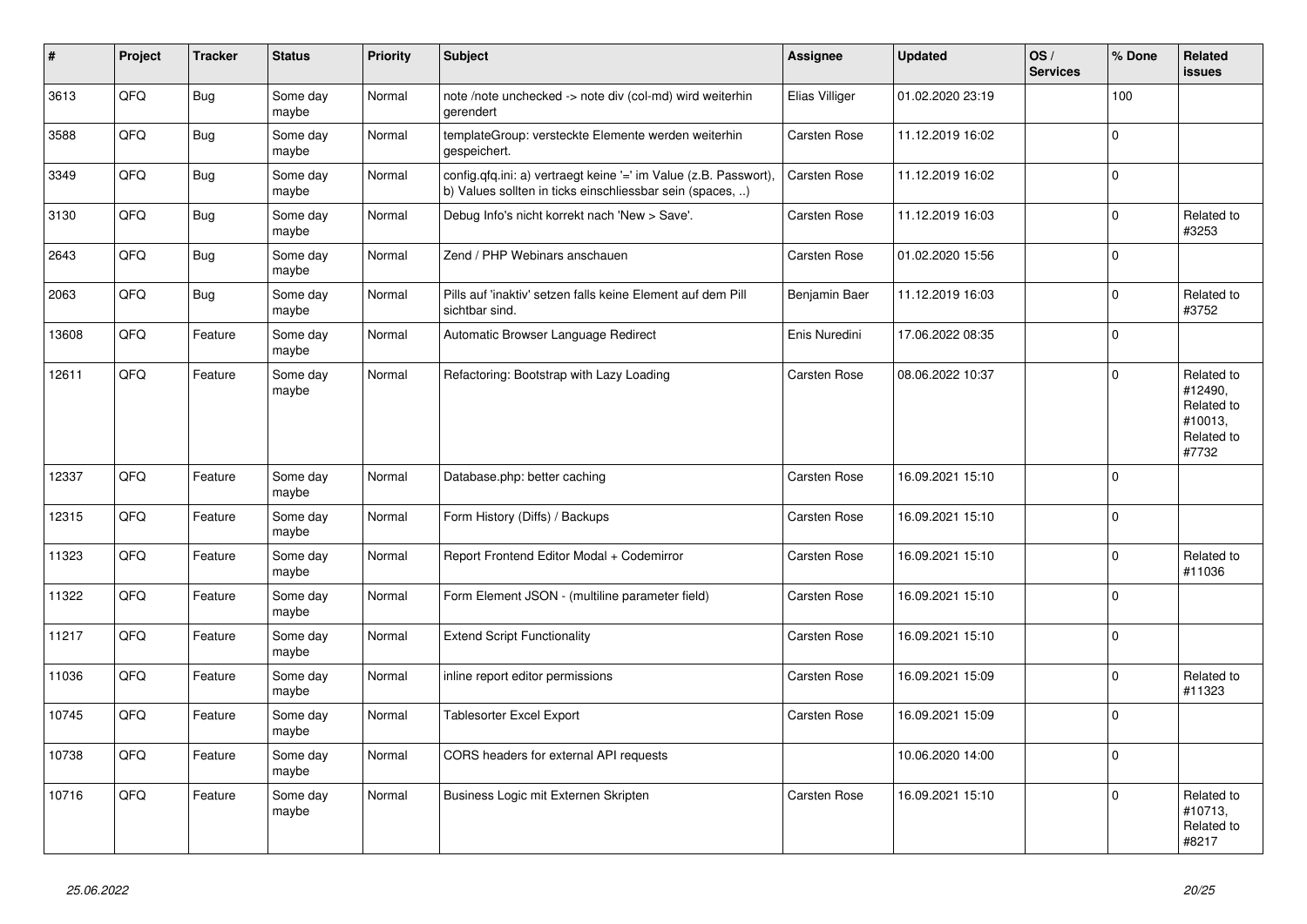| $\sharp$ | Project | <b>Tracker</b> | <b>Status</b>     | <b>Priority</b> | <b>Subject</b>                                     | <b>Assignee</b> | <b>Updated</b>   | OS/<br><b>Services</b> | % Done      | Related<br>issues                                                      |
|----------|---------|----------------|-------------------|-----------------|----------------------------------------------------|-----------------|------------------|------------------------|-------------|------------------------------------------------------------------------|
| 10116    | QFQ     | Feature        | Some day<br>maybe | Normal          | TypeAhead: Tag - show inside 'input' element       | Carsten Rose    | 16.09.2021 15:09 |                        | $\Omega$    |                                                                        |
| 10095    | QFQ     | Feature        | Some day<br>maybe | Normal          | Generic Gitlab Integration into QFQ                | Carsten Rose    | 16.09.2021 15:10 |                        | $\mathbf 0$ |                                                                        |
| 10013    | QFQ     | Feature        | Some day<br>maybe | Normal          | FE.typ=editor: CodeMirror                          | Carsten Rose    | 08.06.2022 10:37 |                        | $\Omega$    | Related to<br>#12611,<br>Related to<br>#12490,<br>Related to<br>#7732  |
| 9704     | QFQ     | Feature        | Some day<br>maybe | Normal          | Thumbnails Generieren beim Splitten von PDF Files  | Carsten Rose    | 11.12.2019 16:01 |                        | $\Omega$    |                                                                        |
| 9579     | QFQ     | Feature        | Some day<br>maybe | Normal          | Multiform with Process Row                         | Carsten Rose    | 11.12.2019 16:01 |                        | $\pmb{0}$   |                                                                        |
| 9130     | QFQ     | Feature        | Some day<br>maybe | Normal          | tablesorter: Automatic Row numbering / Zeilenummer | Benjamin Baer   | 01.02.2020 23:22 |                        | $\Omega$    |                                                                        |
| 8894     | QFQ     | Feature        | Some day<br>maybe | Normal          | Documentation Tags Usable in QFQ Application       | Carsten Rose    | 11.12.2019 16:01 |                        | $\mathbf 0$ |                                                                        |
| 8892     | QFQ     | Feature        | Some day<br>maybe | Normal          | Display and Edit SQL Comments in Form Editor       | Carsten Rose    | 11.12.2019 16:01 |                        | $\Omega$    |                                                                        |
| 8586     | QFQ     | Feature        | Some day<br>maybe | Normal          | QFQ: Enhance Error message for 'record not found'  | Carsten Rose    | 16.09.2021 15:10 |                        | 0           |                                                                        |
| 8522     | QFQ     | Feature        | Some day<br>maybe | Normal          | build QFQ - npm warnings                           | Benjamin Baer   | 01.02.2020 23:19 |                        | 50          |                                                                        |
| 8520     | QFQ     | Feature        | Some day<br>maybe | Normal          | Bring QFQ to Composer                              | Carsten Rose    | 16.09.2021 15:10 |                        | $\mathbf 0$ |                                                                        |
| 8101     | QFQ     | Feature        | Some day<br>maybe | Normal          | Password hash: support further hashing methods     | Carsten Rose    | 16.09.2021 15:10 |                        | 0           |                                                                        |
| 8056     | QFQ     | Feature        | Some day<br>maybe | Normal          | Termin Organisation (Reservation)                  |                 | 01.02.2020 23:19 |                        | $\mathbf 0$ | Related to<br>#8658                                                    |
| 7921     | QFQ     | Feature        | Some day<br>maybe | Normal          | Rest API Export: URL kuerzer machen                |                 | 01.02.2020 23:19 |                        | $\mathbf 0$ |                                                                        |
| 7732     | QFQ     | Feature        | Some day<br>maybe | Normal          | Javascript: Lazy Loading der add on libs           | Benjamin Baer   | 08.06.2022 10:38 |                        | $\Omega$    | Related to<br>#12611,<br>Related to<br>#12490,<br>Related to<br>#10013 |
| 7453     | QFQ     | Feature        | Some day<br>maybe | Normal          | import / export forms QFQ                          | Carsten Rose    | 16.09.2021 15:10 |                        | $\Omega$    |                                                                        |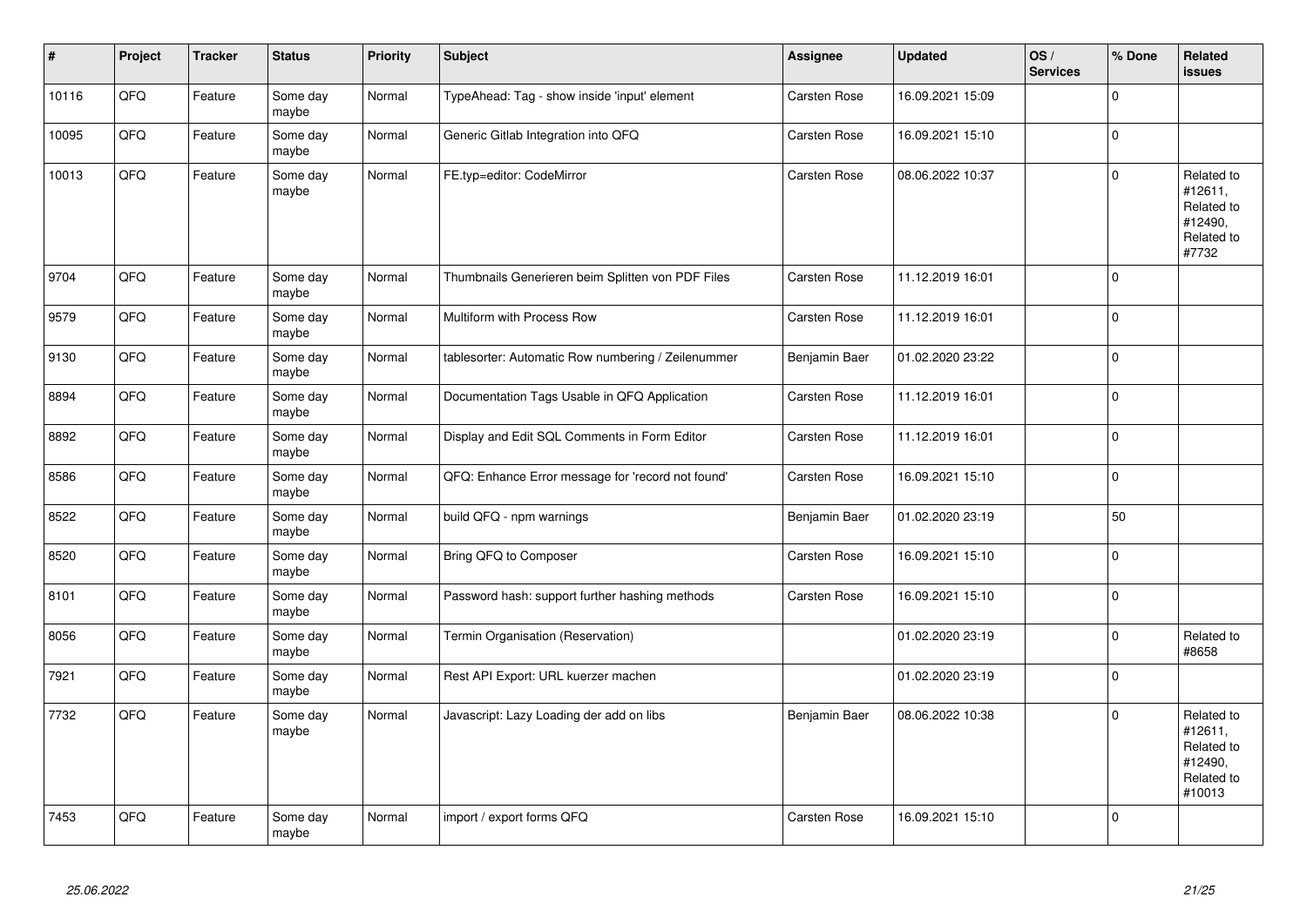| #    | Project | <b>Tracker</b> | <b>Status</b>     | <b>Priority</b> | <b>Subject</b>                                                                                 | <b>Assignee</b>     | <b>Updated</b>   | OS/<br><b>Services</b> | % Done       | <b>Related</b><br><b>issues</b> |
|------|---------|----------------|-------------------|-----------------|------------------------------------------------------------------------------------------------|---------------------|------------------|------------------------|--------------|---------------------------------|
| 7452 | QFQ     | Feature        | Some day<br>maybe | Normal          | automate deployment new QFQ version                                                            | <b>Carsten Rose</b> | 16.09.2021 15:10 |                        | $\Omega$     |                                 |
| 7336 | QFQ     | Feature        | Some dav<br>maybe | Normal          | PDF Upload: disallow PDFs with specific Meta information                                       | <b>Carsten Rose</b> | 11.12.2019 16:01 |                        | $\Omega$     |                                 |
| 7278 | QFQ     | Feature        | Some day<br>maybe | Normal          | Form: Wert vordefinieren der immer gesetzt wird                                                |                     | 02.05.2021 09:27 |                        | $\pmb{0}$    |                                 |
| 7229 | QFQ     | Feature        | Some day<br>maybe | Normal          | New FormElement.type: Button                                                                   |                     | 01.02.2021 12:32 |                        | $\Omega$     |                                 |
| 7108 | QFQ     | Feature        | Some day<br>maybe | Normal          | QFQ Wrap Elements                                                                              |                     | 11.12.2019 16:01 |                        | $\mathbf 0$  |                                 |
| 7107 | QFQ     | Feature        | Some day<br>maybe | Normal          | Showcase Registration Tool: Anmeldung / Administration :<br>Liste Anmeldungen / Emaileinaldung | <b>Carsten Rose</b> | 11.12.2019 16:01 |                        | $\mathbf 0$  |                                 |
| 7106 | QFQ     | Feature        | Some day<br>maybe | Normal          | Beispiel Nummerierung von Rows in Report                                                       |                     | 11.12.2019 16:01 |                        | $\mathbf{0}$ |                                 |
| 7105 | QFQ     | Feature        | Some day<br>maybe | Normal          | Beispiel wie man in einer zweiten Tabelle speichert.                                           |                     | 11.12.2019 16:01 |                        | $\Omega$     |                                 |
| 7104 | QFQ     | Feature        | Some day<br>maybe | Normal          | Manual: hint about escaping if '\r' appears in mail body                                       |                     | 11.12.2019 16:01 |                        | $\mathbf 0$  |                                 |
| 7100 | QFQ     | Feature        | Some dav<br>maybe | Normal          | Download: log access, max downloads, time limit                                                |                     | 01.02.2020 23:19 |                        | $\mathbf{0}$ |                                 |
| 6992 | QFQ     | Feature        | Some day<br>maybe | Normal          | DB exception: Syntax Highlight                                                                 |                     | 11.12.2019 16:01 |                        | $\mathbf 0$  | Related to<br>#5450             |
| 6972 | QFQ     | Feature        | Some day<br>maybe | Normal          | Fabric Clipboard / cross browser tab                                                           | Benjamin Baer       | 01.02.2020 23:21 |                        | $\Omega$     |                                 |
| 6970 | QFQ     | Feature        | Some day<br>maybe | Normal          | tablesorter: default fuer 'sortReset' aendern von 'Ctrl' zu 'Alt'                              | Benjamin Baer       | 01.02.2020 23:21 |                        | $\mathbf 0$  |                                 |
| 6715 | QFQ     | Feature        | Some day<br>maybe | Normal          | Code-Refactoring: dbArray vereinheitlichen                                                     | Carsten Rose        | 11.12.2019 16:02 |                        | $\mathbf 0$  |                                 |
| 6704 | QFQ     | Feature        | Some day<br>maybe | Normal          | Upload Mode: Bilder in Notizen rechts sollen aktuellen<br>Upload repräsentieren.               |                     | 01.02.2020 23:19 |                        | $\Omega$     | Related to<br>#3264             |
| 6515 | QFQ     | Feature        | Some day<br>maybe | Normal          | Formular: Felder dynamisch ein/ausblenden                                                      |                     | 11.12.2019 16:02 |                        | $\mathbf 0$  |                                 |
| 6299 | QFQ     | Feature        | Some day<br>maybe | Normal          | Attack detection: log table with invalid SIP access                                            |                     | 11.12.2019 16:02 |                        | $\mathbf{0}$ | Related to<br>#3947             |
| 6288 | QFQ     | Feature        | Some day<br>maybe | Normal          | Best Practice: Erklaeren wie man ein Formular ganz in<br>'weiss' erstellen kann                |                     | 11.12.2019 16:02 |                        | $\mathbf 0$  |                                 |
| 6084 | QFQ     | Feature        | Some day<br>maybe | Normal          | New escape type: 'D' - convert date                                                            |                     | 01.02.2020 23:19 |                        | $\Omega$     |                                 |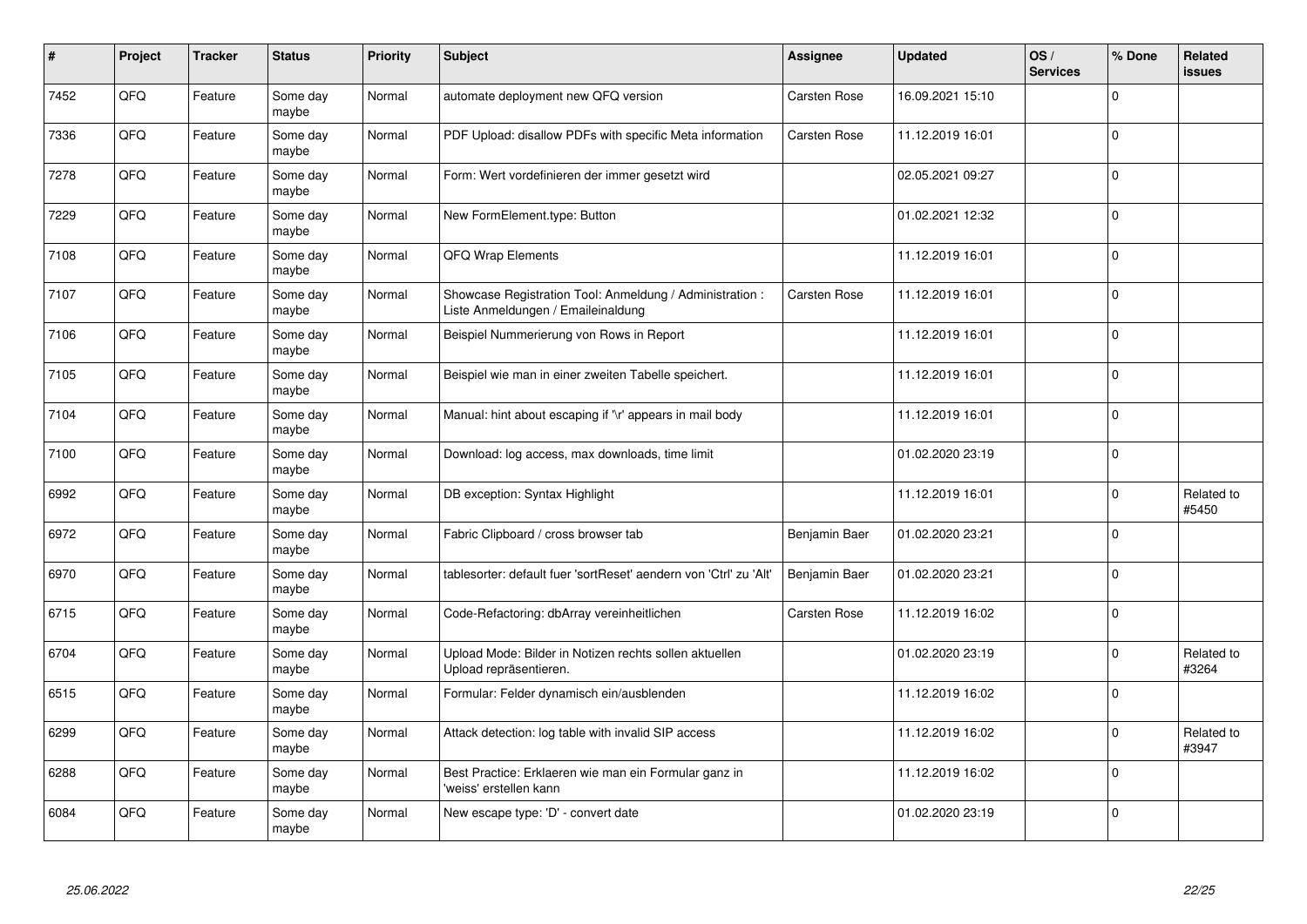| #    | Project | <b>Tracker</b> | <b>Status</b>     | <b>Priority</b> | <b>Subject</b>                                                                    | <b>Assignee</b> | <b>Updated</b>   | OS/<br><b>Services</b> | % Done      | Related<br><b>issues</b>                    |
|------|---------|----------------|-------------------|-----------------|-----------------------------------------------------------------------------------|-----------------|------------------|------------------------|-------------|---------------------------------------------|
| 6083 | QFQ     | Feature        | Some day<br>maybe | Normal          | Dynamic Update: Value Check via SQL                                               |                 | 11.12.2019 16:02 |                        | $\Omega$    |                                             |
| 5983 | QFQ     | Feature        | Some day<br>maybe | Normal          | Form Submit (save & update): normalize date/-time FE                              | Carsten Rose    | 01.02.2020 23:19 |                        | $\mathbf 0$ |                                             |
| 5923 | QFQ     | Feature        | Some day<br>maybe | Normal          | fillStoreSystemBySqlLate                                                          |                 | 01.02.2020 23:19 |                        | $\Omega$    |                                             |
| 5895 | QFQ     | Feature        | Some day<br>maybe | Normal          | Tutorial: List of all QFQ Features                                                |                 | 01.02.2020 23:19 |                        | $\mathbf 0$ |                                             |
| 5893 | QFQ     | Feature        | Some day<br>maybe | Normal          | Edit on double-click                                                              |                 | 01.02.2020 23:19 |                        | $\mathbf 0$ | Related to<br>#5894                         |
| 5892 | QFQ     | Feature        | Some day<br>maybe | Normal          | QFQ should use T3 API to manipulate FE GROUP<br>membership                        |                 | 01.02.2020 23:20 |                        | $\mathbf 0$ |                                             |
| 5852 | QFQ     | Feature        | Some day<br>maybe | Normal          | Logging: mail.log / sql.log - im FE anzeigen und via AJAX<br>aktualisieren        | Carsten Rose    | 01.02.2020 23:19 |                        | $\mathbf 0$ | Related to<br>#5885                         |
| 5851 | QFQ     | Feature        | Some day<br>maybe | Normal          | Queue System implementieren: MQTT, RabbitMQ                                       |                 | 01.02.2020 23:20 |                        | $\Omega$    | Related to<br>#5715                         |
| 5850 | QFQ     | Feature        | Some day<br>maybe | Normal          | Deployment: In QFQ Doc best practice fuer zeitgemaesses<br>Deployment beschreiben |                 | 01.02.2020 23:20 |                        | $\mathbf 0$ |                                             |
| 5805 | QFQ     | Feature        | Some day<br>maybe | Normal          | TypeAHead SQL value instead of key stored                                         |                 | 01.02.2020 23:19 |                        | $\mathbf 0$ | Related to<br>#5444                         |
| 5783 | QFQ     | Feature        | Some day<br>maybe | Normal          | <b>BPMN View/Edit</b>                                                             |                 | 11.12.2019 16:02 |                        | $\mathbf 0$ |                                             |
| 5665 | QFQ     | Feature        | Some day<br>maybe | Normal          | Versuch das '{{!' nicht mehr noetig ist.                                          | Carsten Rose    | 01.02.2020 23:20 |                        | $\mathbf 0$ | Related to<br>#7432,<br>Related to<br>#7434 |
| 5579 | QFQ     | Feature        | Some day<br>maybe | Normal          | Enhance Doc / Presentation: variable type 'link column type'                      | Carsten Rose    | 01.02.2020 23:19 |                        | $\Omega$    |                                             |
| 5548 | QFQ     | Feature        | Some day<br>maybe | Normal          | 801 Textfiles/Scriptfiles als Thumbnail                                           | Carsten Rose    | 07.03.2022 16:26 |                        | $\mathbf 0$ |                                             |
| 5480 | QFQ     | Feature        | Some day<br>maybe | Normal          | QFQ: Dokumentation mit Screenshots versehen                                       | Carsten Rose    | 01.02.2020 23:20 |                        | $\mathbf 0$ | Related to<br>#9879                         |
| 5455 | QFQ     | Feature        | Some day<br>maybe | Normal          | Mail Redirects grld abhaengig                                                     |                 | 01.02.2020 23:20 |                        | $\mathbf 0$ |                                             |
| 5452 | QFQ     | Feature        | Some day<br>maybe | Normal          | Thumbnails from PDF: bad quality                                                  |                 | 01.02.2020 23:20 |                        | $\mathbf 0$ |                                             |
| 5428 | QFQ     | Feature        | Some day<br>maybe | Normal          | secure thumbnail: late render on access.                                          | Carsten Rose    | 01.02.2020 23:20 |                        | $\mathbf 0$ |                                             |
| 5389 | QFQ     | Feature        | Some day<br>maybe | Normal          | QFQ Design: Multline label / note                                                 | Benjamin Baer   | 01.02.2020 23:19 |                        | $\pmb{0}$   |                                             |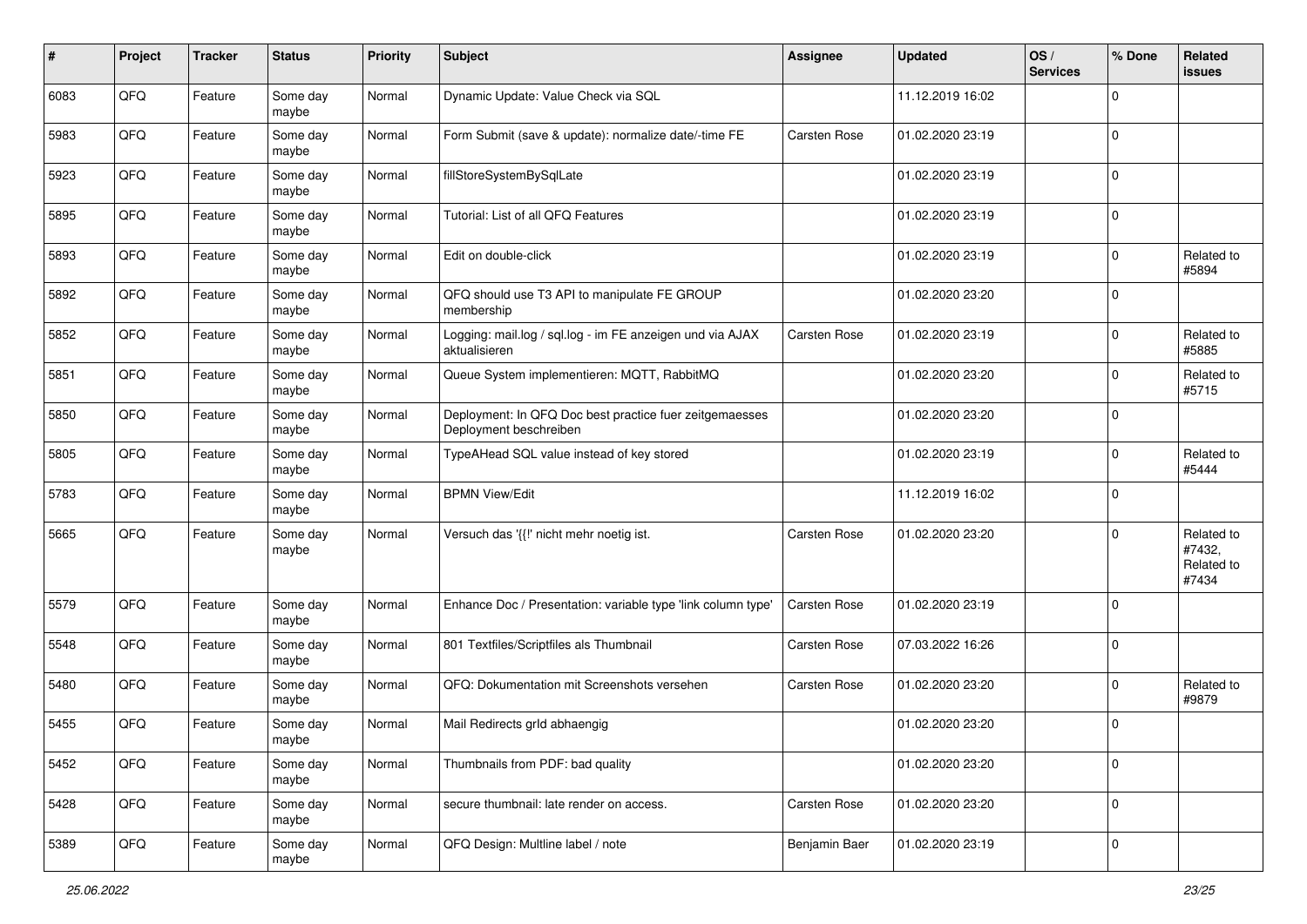| $\pmb{\#}$ | <b>Project</b> | <b>Tracker</b> | <b>Status</b>     | <b>Priority</b> | <b>Subject</b>                                                                                                                                                | <b>Assignee</b>     | <b>Updated</b>   | OS/<br><b>Services</b> | % Done       | Related<br><b>issues</b> |
|------------|----------------|----------------|-------------------|-----------------|---------------------------------------------------------------------------------------------------------------------------------------------------------------|---------------------|------------------|------------------------|--------------|--------------------------|
| 5342       | QFQ            | Feature        | Some day<br>maybe | Normal          | link - with HTML Attributes                                                                                                                                   |                     | 01.02.2020 23:20 |                        | $\Omega$     | Related to<br>#14077     |
| 5160       | QFQ            | Feature        | Some day<br>maybe | Normal          | QFQ collaborative / together.js, ShareJS, y-js, collaborative,                                                                                                |                     | 11.12.2019 16:02 |                        | $\mathbf 0$  |                          |
| 5132       | QFQ            | Feature        | Some day<br>maybe | Normal          | Error Message sendmail missing attachment: more details                                                                                                       | <b>Carsten Rose</b> | 01.02.2020 23:19 |                        | $\mathbf 0$  |                          |
| 5129       | QFQ            | Feature        | Some day<br>maybe | Normal          | Reports: SQL fuer x Achse und y Achse                                                                                                                         |                     | 11.12.2019 16:02 |                        | $\Omega$     |                          |
| 5024       | QFQ            | Feature        | Some day<br>maybe | Normal          | Fabric: Generate PDF with edits                                                                                                                               | Benjamin Baer       | 01.02.2020 23:20 |                        | $\mathbf 0$  | Related to<br>#10704     |
| 4974       | QFQ            | Feature        | Some day<br>maybe | Normal          | Long polling - inform all listening clients of changes                                                                                                        |                     | 11.12.2019 16:02 |                        | $\mathbf 0$  |                          |
| 4956       | QFQ            | Feature        | Some day<br>maybe | Normal          | Sendmail: Benutzerdefinierte Headers                                                                                                                          | Carsten Rose        | 11.12.2019 16:02 |                        | $\Omega$     |                          |
| 4872       | QFQ            | Feature        | Some day<br>maybe | Normal          | Fields of Typo3 page available in STORE_TYPO3                                                                                                                 | <b>Carsten Rose</b> | 01.02.2020 23:19 |                        | $\mathbf{0}$ |                          |
| 4869       | QFQ            | Feature        | Some day<br>maybe | Normal          | Dynamic Update (show, hide, readonly?, required?) for<br><b>Template Group Elements</b>                                                                       | Carsten Rose        | 01.02.2020 23:19 |                        | $\mathbf 0$  | Related to<br>#4865      |
| 4839       | QFQ            | Feature        | Some day<br>maybe | Normal          | qfq-handle in <head> Abschnitt</head>                                                                                                                         | <b>Carsten Rose</b> | 11.12.2019 16:02 |                        | $\mathbf 0$  |                          |
| 4816       | QFQ            | Feature        | Some day<br>maybe | Normal          | Templates for QFQ Reports (Tables, Radios, )                                                                                                                  |                     | 01.02.2020 23:20 |                        | $\mathbf 0$  |                          |
| 4757       | QFQ            | Feature        | Some day<br>maybe | Normal          | Test subrecord: download links ok? Links ok?                                                                                                                  | Carsten Rose        | 01.02.2020 23:20 |                        | $\mathbf 0$  |                          |
| 4719       | QFQ            | Feature        | Some day<br>maybe | Normal          | Custom Message in Client in case of 'Browser tab close,<br>modification will be lost'                                                                         |                     | 01.02.2020 23:20 |                        | $\mathbf{0}$ |                          |
| 4652       | QFQ            | Feature        | Some day<br>maybe | Normal          | UZH CD: Weiterleitung auf benutzerdefinierte 403/404 Seite                                                                                                    | <b>Carsten Rose</b> | 01.02.2020 23:20 |                        | $\Omega$     |                          |
| 4650       | QFQ            | Feature        | Some day<br>maybe | Normal          | Convert html to doc/rtf                                                                                                                                       | <b>Carsten Rose</b> | 01.02.2020 23:20 |                        | $\mathbf 0$  | Related to<br>#10704     |
| 4640       | QFQ            | Feature        | Some day<br>maybe | Normal          | Rename System Forms                                                                                                                                           |                     | 01.02.2020 23:20 |                        | $\mathbf 0$  |                          |
| 4627       | QFQ            | Feature        | Some day<br>maybe | Normal          | dbupdate: all tables - check 'create', 'modified' if it is possible<br>to change to default 'CURRENT_TIMESTAMP' and modified<br>'ON UPDATE CURRENT TIMESTAMP' |                     | 01.02.2020 23:20 |                        | $\mathbf 0$  |                          |
| 4626       | QFQ            | Feature        | Some day<br>maybe | Normal          | Mobile View: 'classBody=qfq-form-right' makes no sense                                                                                                        |                     | 01.02.2020 23:20 |                        | $\mathbf 0$  |                          |
| 4606       | QFQ            | Feature        | Some day<br>maybe | Normal          | link: qualifier to render bootstrap button                                                                                                                    | Carsten Rose        | 01.02.2020 23:19 |                        | $\mathbf 0$  |                          |